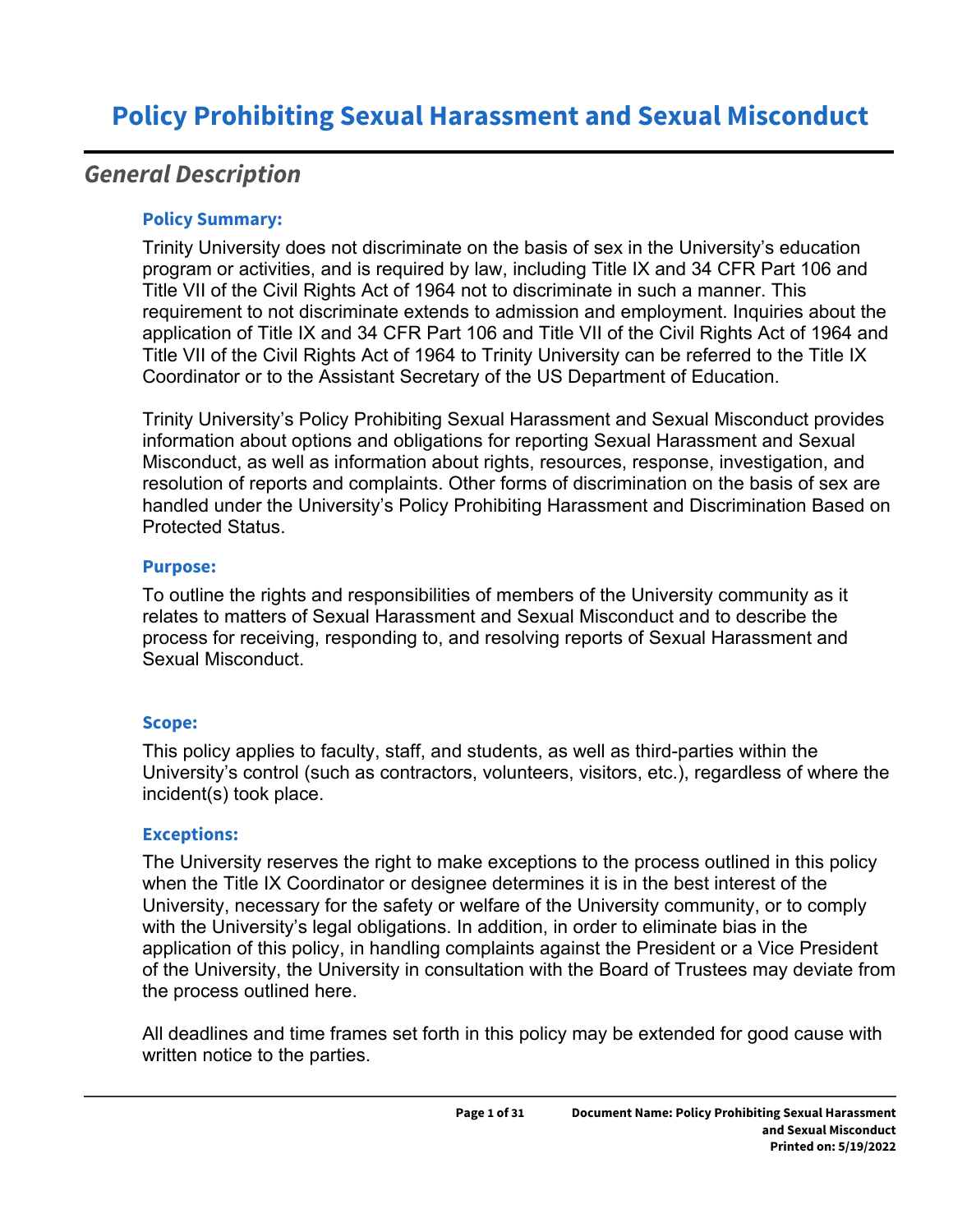This policy addresses Sexual Harassment and Sexual Misconduct, which are forms of sex discrimination. Other forms of discrimination or harassment based upon protected classes are handled under the University's Policy Prohibiting Harassment and Discrimination Based on Protected Status.

The University is not considered to have actual knowledge of Title IX Prohibited Sexual Harassment unless one of the following University officials has notice: the University President, a University Vice President, the Chief Human Resources Officer, the Dean of Students, or the Title IX Coordinator and that person is not the Respondent.

# *Policy Content*

## **Prohibition against Sexual Harassment and Sexual Misconduct**

Trinity University prohibits Sexual Harassment (including both Trinity Prohibited Sexual Harassment and Title IX Prohibited Sexual Harassment) and Trinity Prohibited Sexual Misconduct, which include acts of sexual assault, sexual exploitation, intimate partner violence, domestic violence, dating violence, and stalking, all as defined in this policy. Retaliation is also prohibited. The University will provide a prompt and equitable response to any report of Trinity Prohibited Sexual Harassment, Title IX Prohibited Sexual Harassment, Trinity Prohibited Sexual Misconduct, and retaliation as set forth in this policy.

Generalized references to Sexual Harassment and Sexual Misconduct in this policy refer collectively to:

- 1.Title IX Prohibited Sexual Harassment,
- 2.Trinity Prohibited Sexual Harassment, and
- 3.Trinity Prohibited Sexual Misconduct.

When aspects of this policy relate only to "Title IX Prohibited Sexual Harassment," "Trinity Prohibited Sexual Harassment," and/or "Trinity Prohibited Sexual Misconduct," the specific terminology of each type of prohibited conduct will be used.

## **Reporting**

Any person may report Sexual Harassment and Sexual Misconduct to the University's Title IX Coordinator and/or to law enforcement. A report to the Title IX Coordinator results in a review under the University's administrative process, while a report to law enforcement results in a criminal process. Either, both, or neither of these options may be pursued. To make a complaint of Sexual Harassment or Sexual Misconduct, an individual may contact one or more of the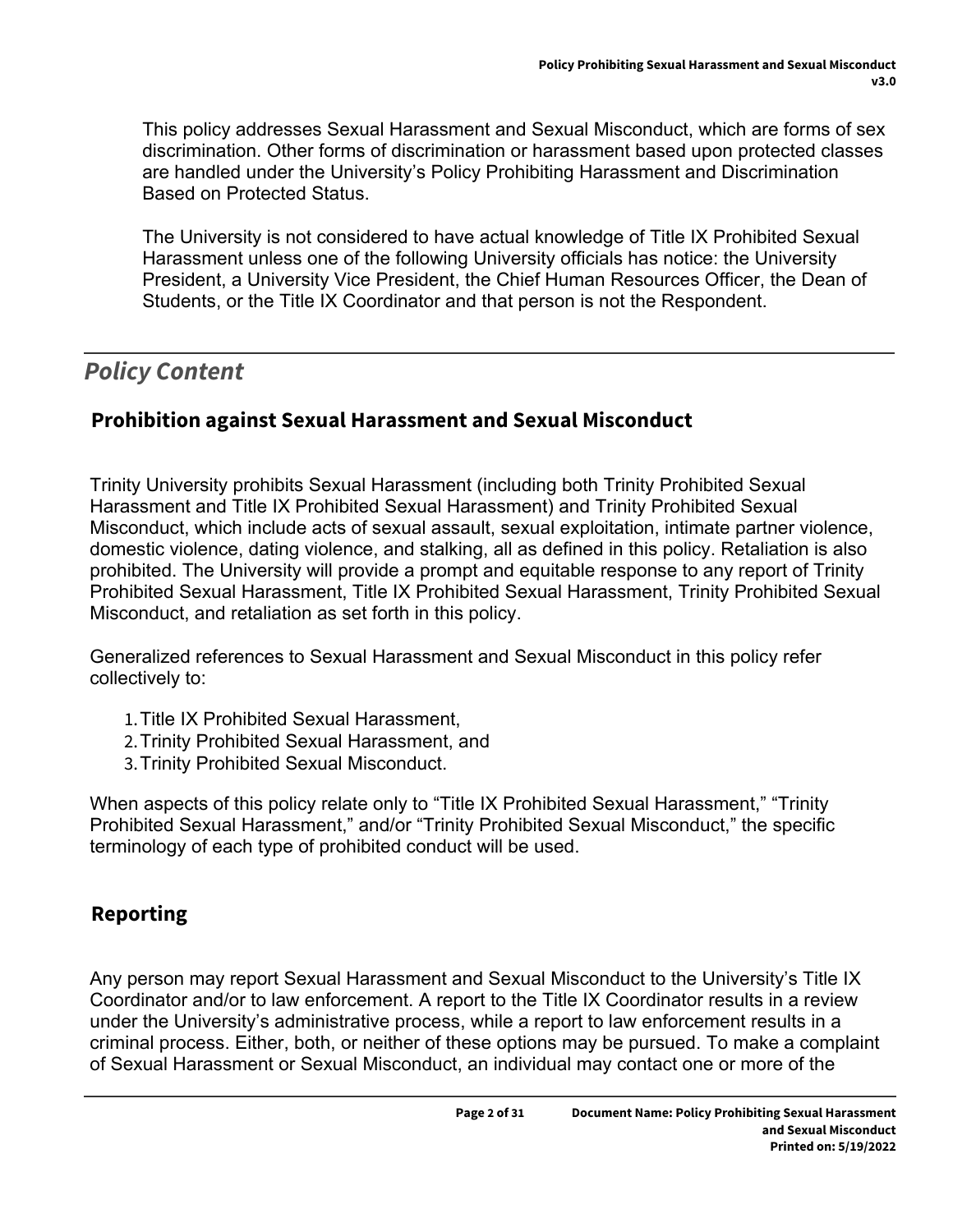following:

### *Administrative Complaint to the University*

Angela Miranda-Clark Compliance Officer and Title IX Coordinator 1 Trinity Place Northrup Hall, Room 210Q San Antonio, Texas 78212 210-999-7835 [eos@trinity.edu](mailto:eos@trinity.edu) [Online Reporting Form](https://cm.maxient.com/reportingform.php?TrinityUniv&layout_id=5) (includes an option for anonymous reports)

To make a report against the Title IX Coordinator or raise any concern about bias or conflict of interest of the Title IX Coordinator, contact the Chief Human Resources Officer.

### *Criminal Complaint to Law Enforcement*

An individual who has been the victim of a crime has the right to choose whether to report the matter to law enforcement, to be assisted by the institution in reporting the crime to law enforcement, or to decline to report the crime to law enforcement. Reports of conduct that occurred on campus should be made to TUPD:

Trinity University Police Department (TUPD) 210-999-7000 Emergency 210-999-7070 Non-Emergency

Call 911 in an off-campus emergency

If the conduct occurred off campus, reports should be made to the law enforcement agency with jurisdiction over the location. TUPD and the Title IX Coordinator can assist you in identifying the appropriate jurisdiction and contact information for making a criminal report off campus.

*Anonymous Reporting*

Allegations that the Policy Prohibiting Sexual Harassment and Sexual Misconduct has been violated may also be reported anonymously using the [University's online reporting form](https://cm.maxient.com/reportingform.php?TrinityUniv&layout_id=5) or by contacting the Campus Conduct hotline at 866-943-5787 or through the [Campus Conduct online](https://www.intouchwebsite.com/index.asp?Lid=1&Cid=69969)  [reporting form](https://www.intouchwebsite.com/index.asp?Lid=1&Cid=69969). The University's ability to respond to anonymous reports may be limited.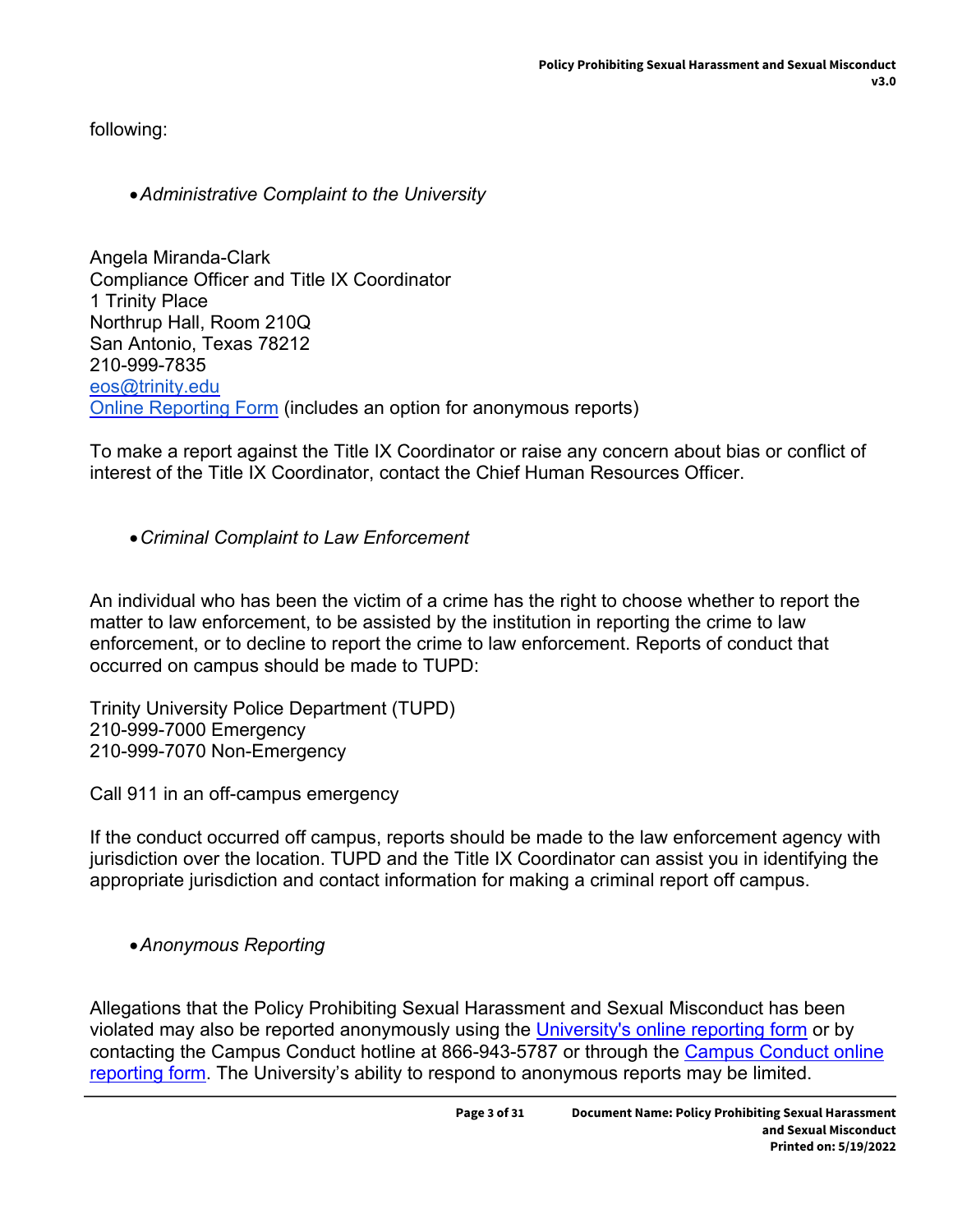Anonymous reports will be included in the University's required disclosures.

#### *Confidential Reporting Options*

For students only, the following employees are designated to receive confidential reports from students, as long as the information is received by the employee in the course and scope of the employees' job duties:

oAll staff in Health Services; oAll staff in Counseling Services; oAll staff in the University Chaplain's office; and oAll full-time Athletic Trainers

In addition, any information conveyed by faculty, staff, students, or other individuals in a circumstance where the communication is confidential or privileged by law (e.g., attorney-client privilege, HIPAA, etc.) will be confidential.

Individuals who are confidential resources and who receive information on a confidential basis are only required to share information with the Title IX Coordinator about the type of incident reported. Individuals designated as confidential or who receive information under circumstances confidential or privileged by law will not share information that violates an expectation of privacy without consent, unless otherwise required by law to do so.

Off-campus clergy, health and mental health professionals, victim advocates, and rape-crisis counselors can also provide confidential assistance. Off-campus resources can be found at this [link.](https://www.trinity.edu/directory/departments-offices/equal-opportunity-services/resources)

#### *Responsible Employees and Mandatory Reporting Requirements*

Except for the employees designated as "confidential" above, all non-student employees and Residential Life student staff are designated as Responsible Employees and are required to report Sexual Harassment and Sexual Misconduct to the Title IX Coordinator in circumstances where the employee:

- 1.Witnesses or receives information in the course and scope of employment, and
- 2.this information is about the occurrence of an incident that the employee reasonably believes is Sexual Harassment or Sexual Misconduct, and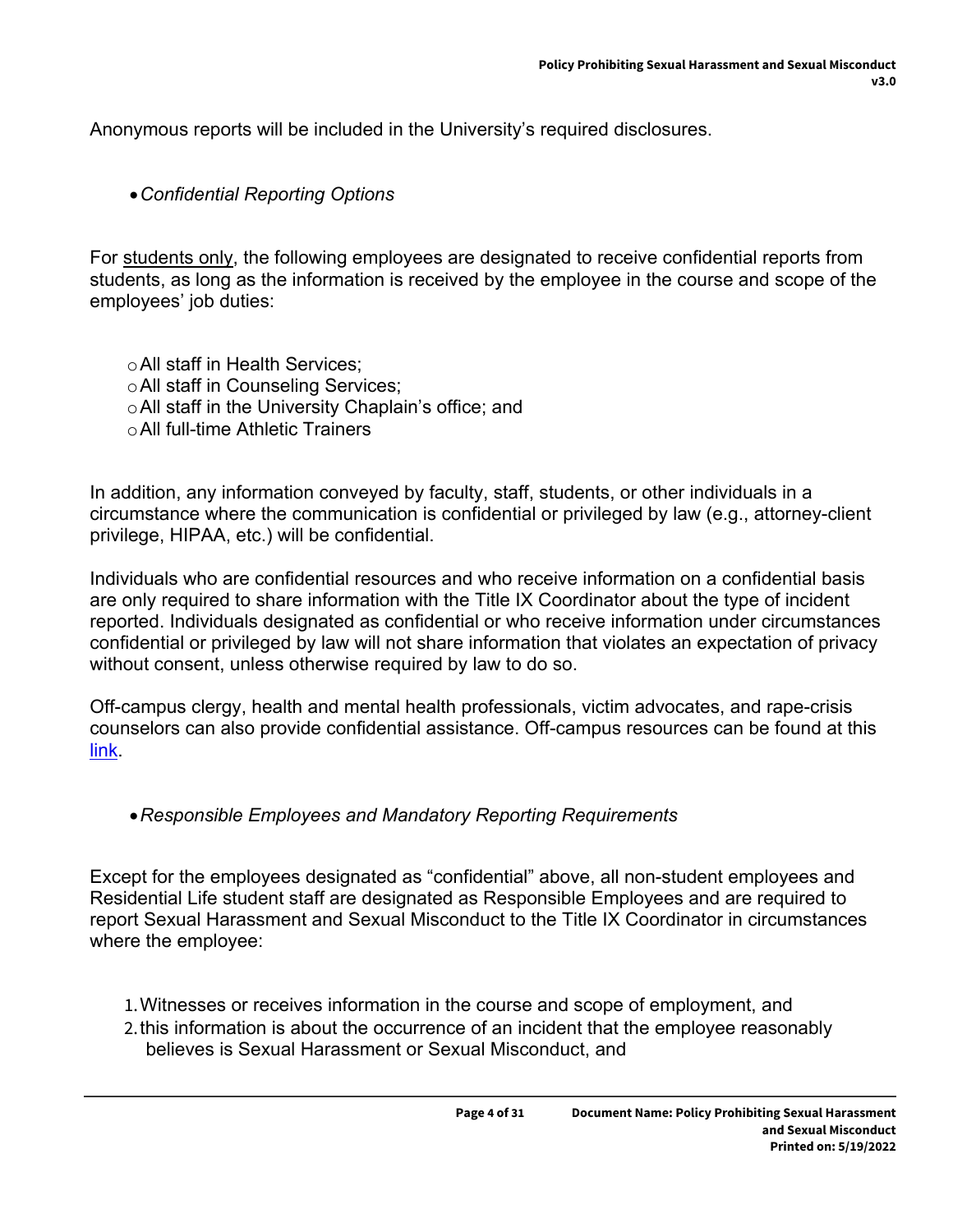3.when the incident was committed by or against someone who was a Trinity University student, employee, or contractor at the time of the incident.

This reporting responsibility applies regardless of where the incident occurred (on or off campus) and regardless of whether the individual(s) are still affiliated with Trinity. An employee is not required to report an incident in which they are the victim. In addition, employees are not required to report information shared during an organized, public awareness event sponsored by the University or a student organization, such as "Take Back the Night" or similar events.

Employees are not required to report information received when they are not acting in the course and scope of employment or if the incident took place at a time when none of the individuals involved were affiliated with Trinity, but are encouraged to do so. Reporting is important so that the Title IX Coordinator can provide information related to rights and resources that may be beneficial to the person who has reportedly experienced misconduct or take action to otherwise protect the University community.

Responsible employees must promptly submit reports of *all* information known to them to the Title IX Coordinator via phone, email, in person, or by web (preferred):

 Angela Miranda-Clark Compliance Officer and Title IX Coordinator Northrup Hall 210Q 210-999-7835 [eos@trinity.edu](mailto:eos@trinity.edu) [Online Web Form](https://cm.maxient.com/reportingform.php?TrinityUniv&layout_id=5) (Preferred)

*External Reporting Options*

To make a report outside the University about the handling of cases:

Office of Civil Rights U.S. Department of Education 1999 Bryan Street, Suite 1620 Dallas, Texas 75201 Phone: (214) 661-9600 Fax: (214) 661-9587 Email: [OCR.Dallas@ed.gov](mailto:OCR.Dallas@ed.gov)

Employees may also contact the following to complain of sex discrimination, sexual harassment, or the handling of cases:

U.S. Equal Employment Opportunity Commission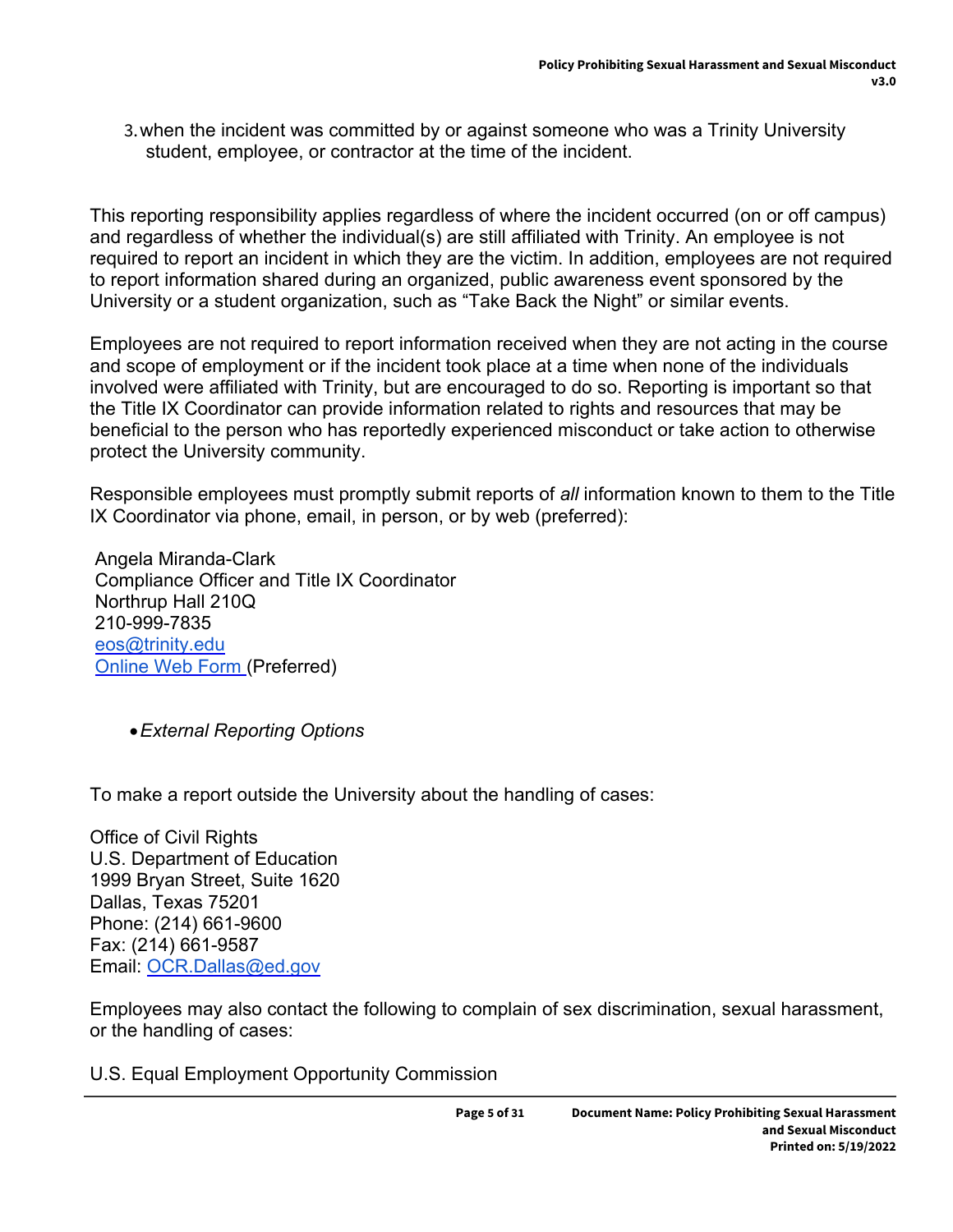San Antonio District Office 5410 Fredericksburg Rd. San Antonio, Texas 78229 Phone: (800) 669-4000 Fax: (210) 281-7690

Texas Workforce Commission Civil Rights Division 101 E. 15th Street Guadalupe CRD Austin, Texas 78778-0001 Phone: (512) 452-4778 Fax: (512) 463-2643 or (512) 463-2755 [EEOIntake@twc.state.tx.us](mailto:EEOIntake@twc.state.tx.us)

## **Response to Reports of Sexual Harassment and Sexual Misconduct**

The University will respond to all reports of Sexual Harassment and Sexual Misconduct, regardless of whether the acts took place on or off campus, and will take these reports seriously. All members of the University community have the right to have Sexual Harassment and Sexual Misconduct promptly, fairly, and equitably investigated and resolved through established procedures that include an objective evaluation of all relevant evidence (including both inculpatory and exculpatory evidence), and do not utilize credibility determinations based on a person's status as a Complainant, Respondent, or witness.

Such processes will be conducted by impartial individuals who have received training on handling Sexual Harassment and Sexual Misconduct matters in a way that protects the safety of the participants and promotes accountability, and who do not have a conflict of interest or bias for or against Complainants or Respondents generally or individually. For the purposes of this policy, bias means actual bias, not the mere appearance or possibility of bias. Any party who believes one or more of these institution officials has a material conflict of interest or bias must raise the concern promptly so that the institution may evaluate the concern and find a substitute, if appropriate. The failure of a party to timely raise a concern of a conflict of interest or bias may result in a waiver of the issue for the purposes of appeal or otherwise.

The policy will be implemented fairly regardless of the parties' identification with any protected class or their role in the process. The Title IX Coordinator or designee may investigate a matter in accordance with this policy, regardless of whether there is a participating complaining party. Support and resources will be offered to all individuals involved.

Once the Title IX Coordinator receives information about an allegation of Sexual Harassment or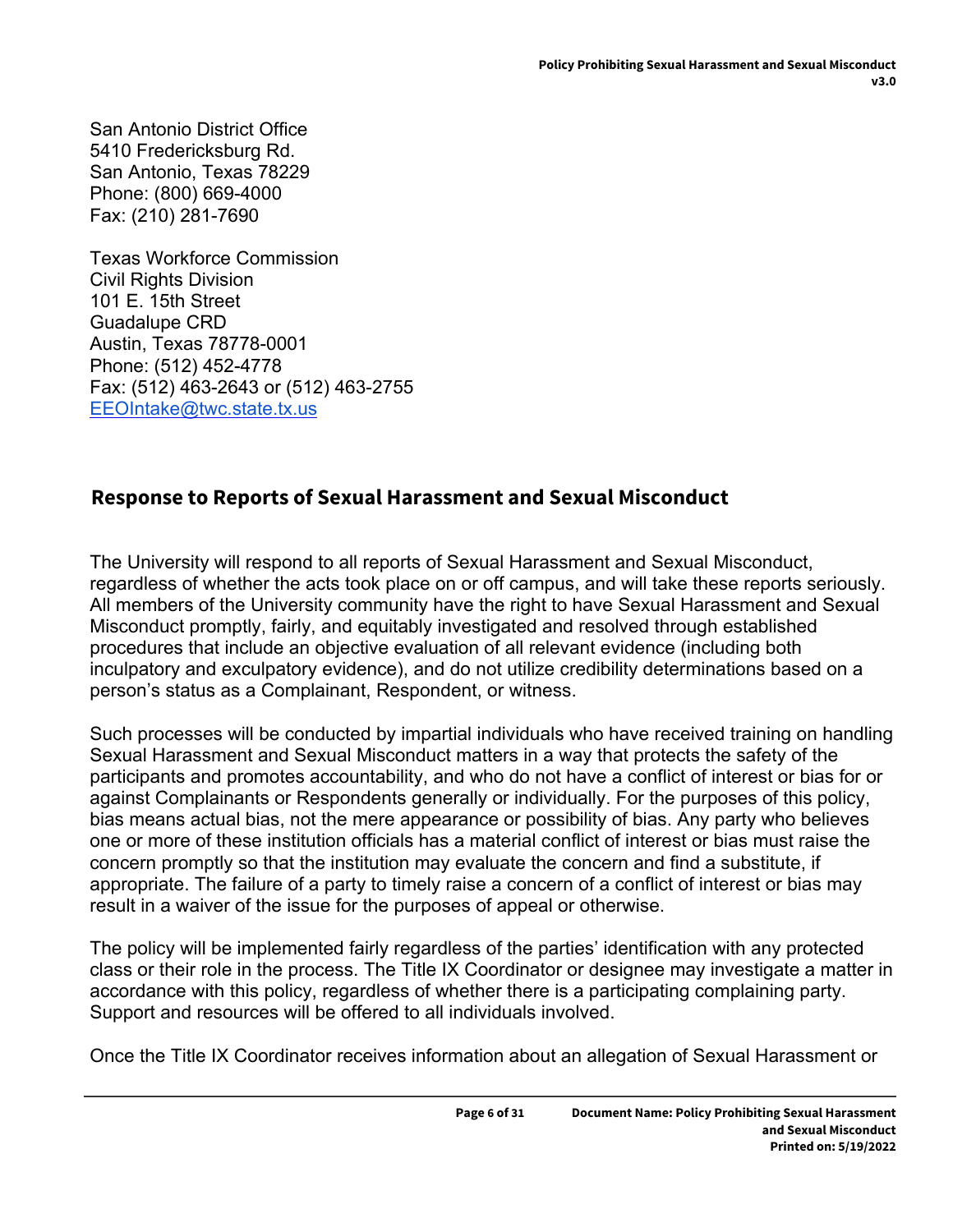Sexual Misconduct, the Title IX Coordinator or their designee will seek more information about the incident, the people involved, potential witnesses and evidence, the date, time, and location, etc. The Title IX Coordinator or their designee will promptly contact the person who has reportedly experienced Sexual Harassment or Sexual Misconduct to provide written information about the individual's rights under applicable University policy and supportive measures, accommodations, and resources that are available. The individual will be asked how they would like the University to respond, and can request from a range of administrative responses including no administrative response, only accessing resources, informal resolution, or filing a formal complaint.

If the individual who has experienced Sexual Harassment or Sexual Misconduct requests that the University not respond or investigate, the University will make a decision regarding whether or not to conduct an investigation after considering the seriousness of the reported incident; whether the University has received other reports of misconduct by the same alleged individual(s); whether the reported incident poses a risk of harm to others; whether the Complainant is a minor; and all other relevant factors, as determined by the University. The University will inform the individual of the decision whether or not to investigate. When the University determines it is necessary to investigate a report despite the potential Complainant's request, the University will do so in accordance with the confidentiality requirements of applicable law. When the University determines it will not undertake an investigation, the University will still take reasonable steps, consistent with the law and University policy, to protect the health and safety of the community.

A Respondent may be alleged to have engaged in conduct that constitutes Title IX Prohibited Sexual Harassment, Trinity Prohibited Sexual Harassment, and/or Trinity Prohibited Sexual Misconduct. The Respondent is presumed not responsible for the conduct alleged to violate this policy until a determination regarding responsibility is made at the conclusion of the process.

Decisions about whether a Respondent has violated this policy will be by a preponderance of the evidence standard. Information protected under a legally recognized privilege (e.g., medical and mental health records, attorney-client privilege, etc.) will not be used in a process under this policy unless the person holding the privilege has waived the privilege. If the alleged conduct or conduct discovered during the investigation of the allegation does not constitute Title IX Prohibited Sexual Harassment, Trinity Prohibited Sexual Harassment, or Trinity Prohibited Sexual Misconduct, the University may still address the conduct under other applicable policies, rules, or expectations for the Respondents' conduct.

The University's process is separate from any related criminal matter. Although the Title IX Coordinator may determine it is appropriate to temporarily delay University action so any related criminal investigation is not compromised, the University will not delay its action until a criminal matter is complete. In addition, the University uses a different standard of proof and different evidentiary standards, so the outcome of the University's process is independent of any criminal matter.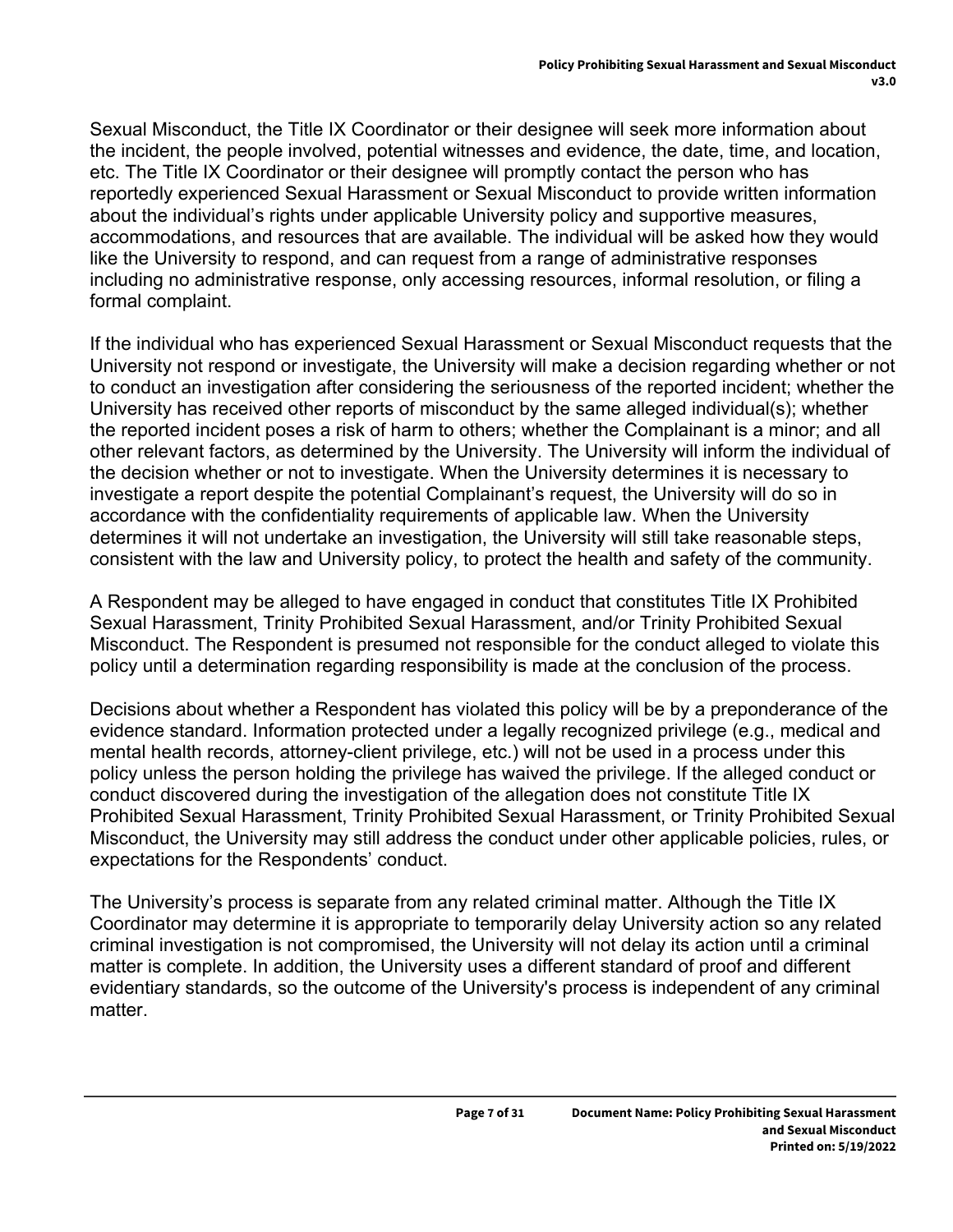### **Supportive Measures**

Supportive measures are available to assist faculty, staff, and students relating to a reported matter, regardless of whether they are the Complainant or Respondent, and whether or not a formal complaint is filed. Supportive Measures are non-disciplinary and non-punitive individualized services offered as appropriate, as reasonably available, and without fee or charge. Supportive measures are administrative actions and not sanctions. Such measures include, but are not limited to:

- administrative no contact orders;
- arrangements to provide on campus support or enforcement of judicial restraining orders issued by the court;
- on-campus housing accommodations, such as modification of living arrangements;
- academic accommodations, such as reassignment of classes, as available, or removal from classes (Note: an individual who chooses to drop a course in which the other party is enrolled will be permitted to do so without academic penalty.);
- changes to on-campus working situations (e.g., alternate work location, change in duties, alternate work hours, provision of information related to a leave of absence, etc.);
- accommodations in transportation, such as parking;
- referral for on-campus or off-campus counseling, health, and mental health support (Note: to the greatest extent practicable, the University will ensure that each party is offered counseling by an individual who does not provide counseling to any other person involved in the incident);
- information and accommodations relating to student financial aid through Student Financial Services;
- referral for off-campus support;
- referral for visa and/or immigration assistance;
- referral for possibilities of off-campus legal assistance;
- assistance with reporting the matter to law enforcement;
- referrals to TUPD for individuals who wish to seek assistance in applying for a courtordered protective order (Note: TUPD can provide assistance, but has no authority to compel the courts to issue such orders); and
- other reasonable accommodations and resources requested by an individual.

Supportive measures are designed to preserve or restore equal access to the University's education program or activity without unreasonably burdening the other party. To the extent practicable, the University will provide equal access for participants under this policy who have a disability. Individuals who have a disability may request that the University consult with appropriate individuals about any needed accommodations. Accommodations and protective measures will be kept confidential to the extent the University is able to do so while providing the accommodation. The Title IX Coordinator or designee will also provide information about on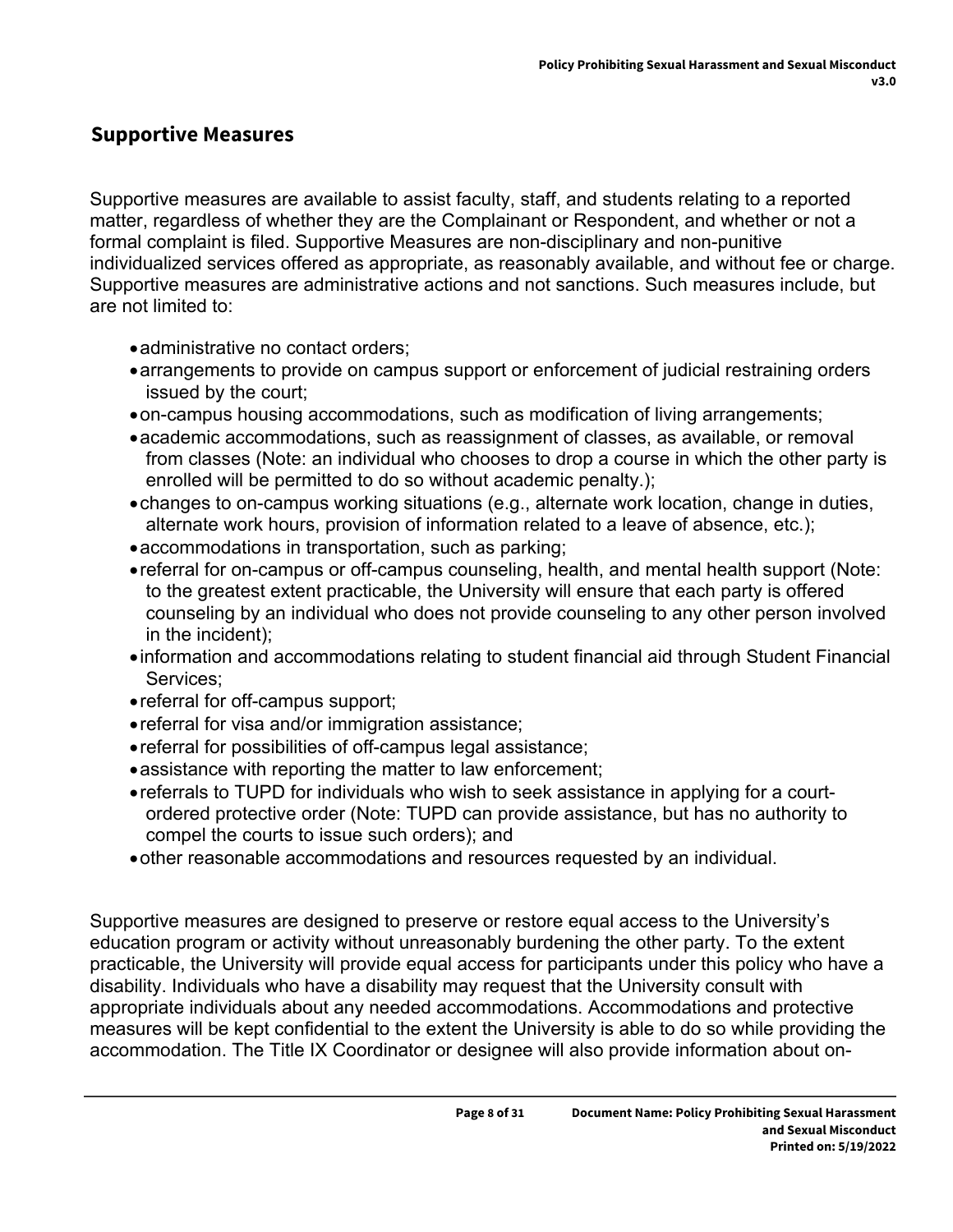campus and off-campus [support and resources](https://www.trinity.edu/directory/departments-offices/equal-opportunity-services/resources) to the individuals involved.

### **Preserving Evidence**

Individuals who have experienced Sexual Misconduct are encouraged to preserve evidence to the greatest extent possible in order to aid with proving an alleged criminal offense, to provide evidence in an administrative action, or to aid in securing a protective order. Evidence of an act of Sexual Misconduct and the attacker's identity may be left on the victim's body. In addition, anyone who may have ingested an unknown substance (such as a date rape drug) should also be screened. Some experts recommend that someone who has experienced Sexual Misconduct not wash in any way until after a special forensic examination is performed. However, even if a person has already washed themselves or believes that too much time has passed for the collection of physical evidence, the forensic exam may still identify and preserve extremely important evidence such as the information provided verbally.

Therefore, individuals who have experienced an act of sexual assault are encouraged to go to **Methodist Specialty and Transplant Hospital Emergency Room** at 8026 Floyd Curl Drive, San Antonio, Texas (210-575-8168), for an exam as quickly as possible because the evidence deteriorates quickly and may be important in supporting the Sexual Misconduct allegation in a criminal or administrative proceeding. Methodist Specialty and Transplant Hospital Emergency Room is the only local hospital with staff trained and equipped to perform specialized examinations following a sexual assault, and services are available 24 hours a day, seven days a week. If you are on campus, TUPD is available to provide transportation assistance. The hospital staff at Methodist Specialty and Transplant Hospital is trained to collect forensic evidence, check for injuries and deal with the possibility of exposure to sexually transmitted diseases. A Sexual Assault Nurse Examiner (SANE) is a hospital staff member who handles sexual assault and is specifically trained to: provide comprehensive care to sexual assault survivors, demonstrate competence in conducting a forensic examination, testify as an expert witness, and show compassion and sensitivity to survivors of sexual assault.

In addition, anyone who experienced Sexual Harassment or Sexual Misconduct should preserve all other potential evidence, such as text or social media messages, emails, phone messages, photos or videos, etc. One way to do this is to save this information to the cloud or email it to themselves or a trusted friend. Information can be secured with the use of a password or encryption.

### **Advisors/Support People**

All parties in the investigation will be given the opportunity to consult with a trained Trinity University Process Advisor. The Process Advisor is available to answer procedural questions, assist in the coordination of action under this policy, and assist a party in understanding Trinity's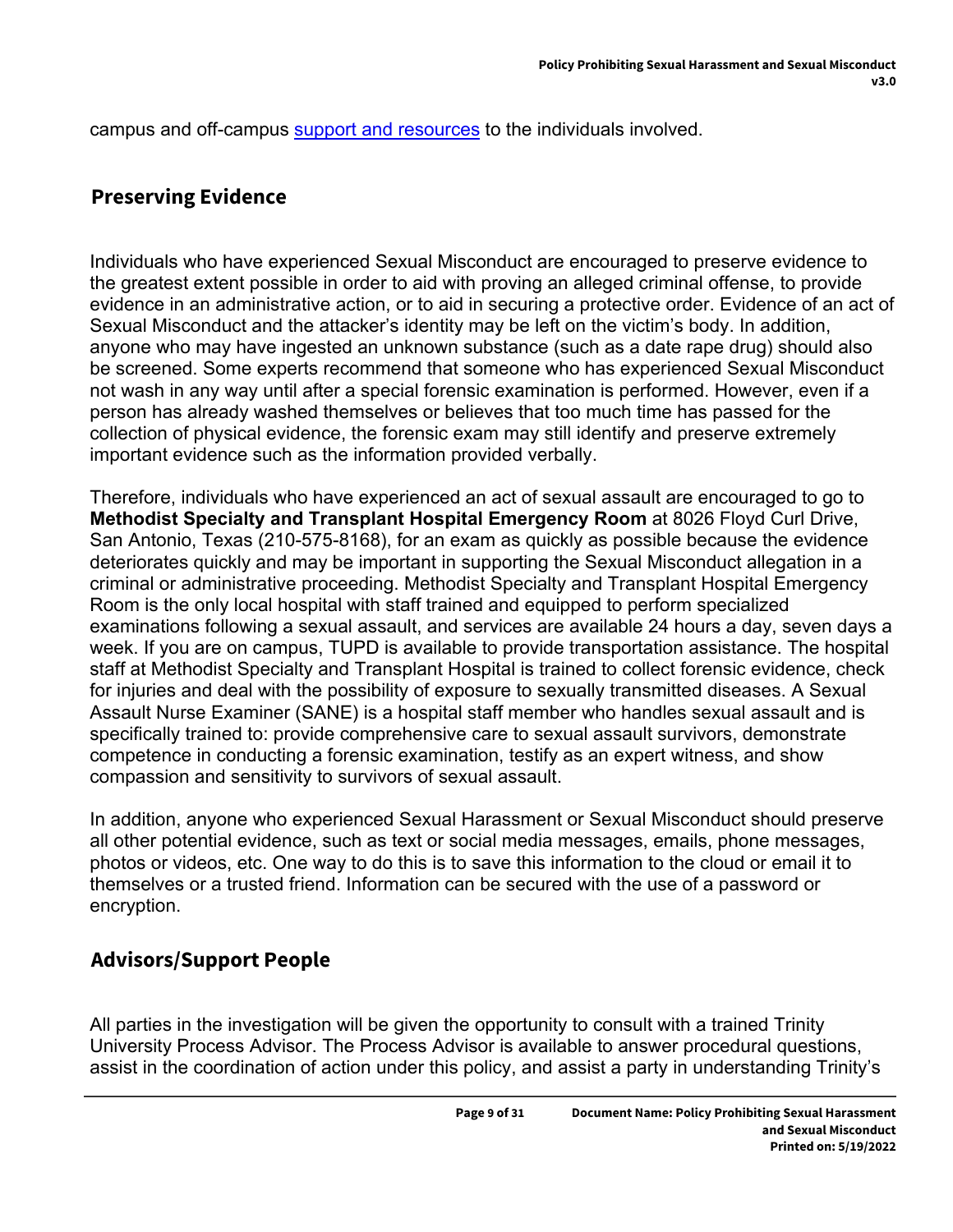process. The Process Advisor is not an advocate for a party, unless otherwise designated as such. Information shared with a Process Advisor is not confidential.

All parties involved in the informal or formal resolution process are entitled to have up to three (3) advisors or support people of their choice, in addition to the trained Trinity University Process Advisor. These individuals will be allowed to be present during any meeting under this policy, including investigatory interviews and hearings. These individuals may be a family member, friend, advocate, and/or up to one attorney. Except as specified during cross examination at a hearing involving Title IX Prohibited Sexual Harassment, Advisors/Support people may not speak on behalf of the participant or make a presentation, but they may ask to briefly suspend any meeting, interview or proceeding to consult with their advisee. In order to preserve the integrity of the process, if a support person is also a witness in the case, the procedural aspects of this policy may be amended to accommodate the witness's testimony and role as an advisor/ support person. Accommodations, including the scheduling of meetings, interviews or hearings, will not be made for advisors/support people if they unduly delay the process. The advisee will be required to sign a release to allow these advisors/support people to receive information about the case.

### **Administrative Leave and Emergency Removal from Campus**

The University reserves the right, in its sole discretion, to take whatever measures it deems necessary in response to an allegation of Sexual Harassment or Sexual Misconduct in order to protect individuals' rights, personal safety, and the welfare or safety of the University community, including but not limited to temporarily removing someone from on-campus housing, banning someone from all or part of campus, conducting an emergency removal of a student, or placing someone on administrative leave pending the outcome of an investigation. Any such action will be made after an individualized safety and risk analysis, and will be in accordance with applicable University policy.

An Emergency Removal for Title IX Prohibited Sexual Harassment is appropriate when there is an immediate threat to the physical health or safety of any student or other individual arising from the allegations of Sexual Harassment or Sexual Misconduct. If the University determines that Emergency Removal is justified, the Respondent(s) will be notified and will have the opportunity to challenge the decision immediately following the removal. To challenge the decision for emergency removal, student Respondents must request an appeal in writing to the Dean of Students. Emergency Removal for other violations will be in accordance with established University processes.

## **Confidentiality**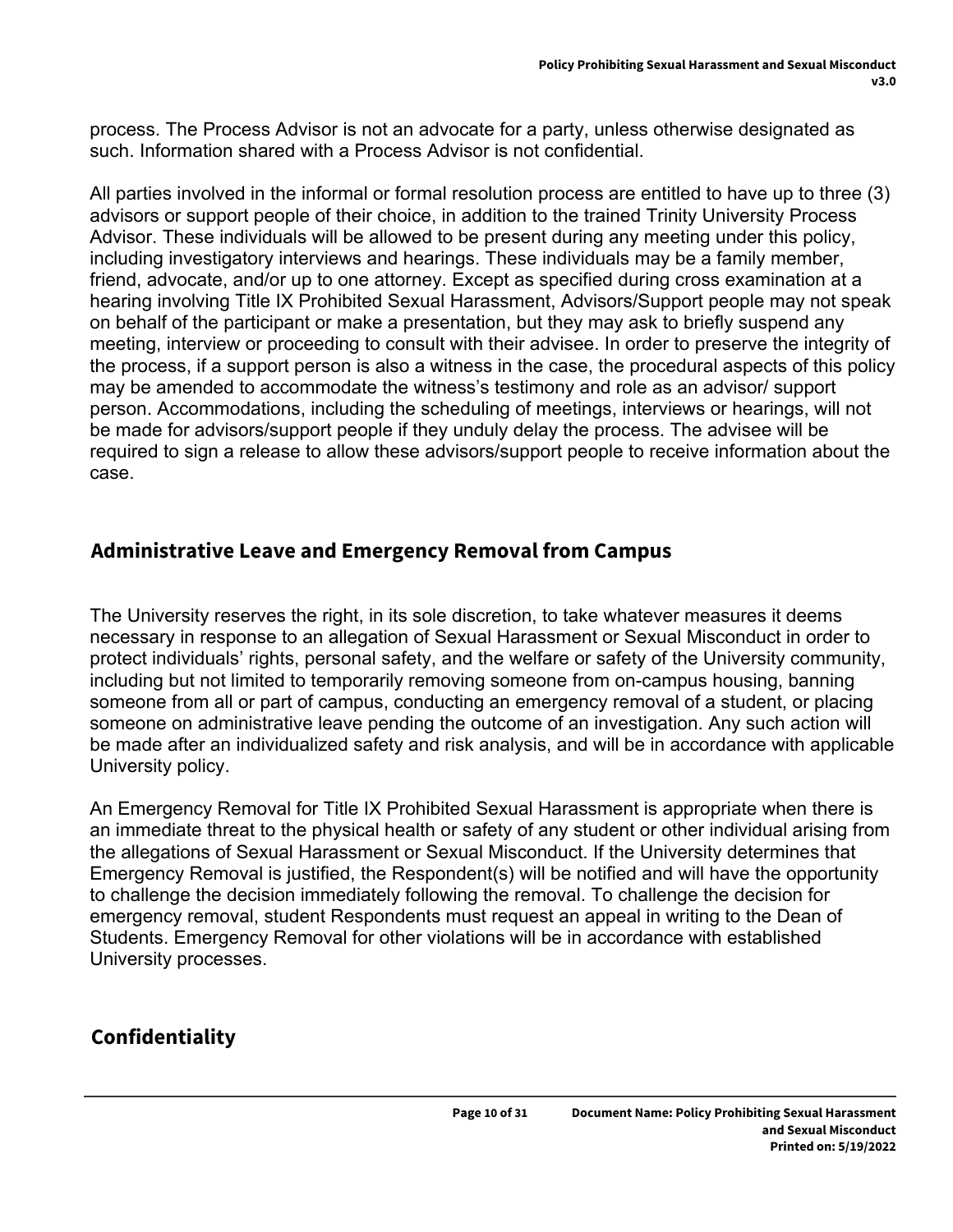The identity of the individuals involved in a process governed by this policy will be treated as sensitive information and in accordance with applicable law, unless waived in writing. Identifying information will be shared by the University as necessary to coordinate the response to an incident, implement interim or supportive measures, take action under this policy, and investigate and adjudicate a report. In addition, identifying information may also be shared by the University with law enforcement as necessary to conduct a criminal investigation of the report, a healthcare provider in an emergency, and the individuals involved in a process under this policy to the extent necessary and as required by law.

The University is required by law to publicly disclose certain crime statistics and information pertaining to reports, investigations, and outcomes under this policy. The University will not disclose the identity of any individual in publicizing these statistics.

## **Informal Resolution**

Any party to an alleged violation of this policy may request that the report be resolved informally at any time. For conduct alleged to constitute Title IX Prohibited Sexual Harassment, Informal Resolution is only available after a formal complaint has been filed and is not available to resolve allegations that an employee engaged in Title IX Prohibited Sexual Harassment against a student. The University may also initiate the informal resolution process. Informal resolution may not be appropriate in all cases, and the Title IX Coordinator or designee is responsible for determining whether informal resolution may be explored. Once the informal resolution process is initiated, it must be completed within thirty (30) days or the process will be terminated and the matter will be referred for consideration under the formal resolution process. The informal resolution process may also be terminated at any time by any of the parties involved or by the Title IX Coordinator, at which point the matter may proceed to a formal resolution.

The informal resolution process requires the written agreement of all parties and the approval of the Title IX Coordinator to reach a conclusion. Outcomes of an informal resolution may include agreement that the person alleged to have violated the policy will participate in training, separation of the parties, referral to counseling programs, or other restrictions or conditions agreed upon by the parties. Informal resolutions do not constitute an admission of responsibility or a University determination of a policy violation. No party has the right to appeal after they have entered into an informal resolution.

## **Formal Resolution**

A report may be processed through a formal resolution either at the request of an individual who is reported to have experienced Sexual Harassment or Sexual Misconduct (Complainant) or, after a preliminary factual investigation, upon initiation by the Title IX Coordinator or designee. Formal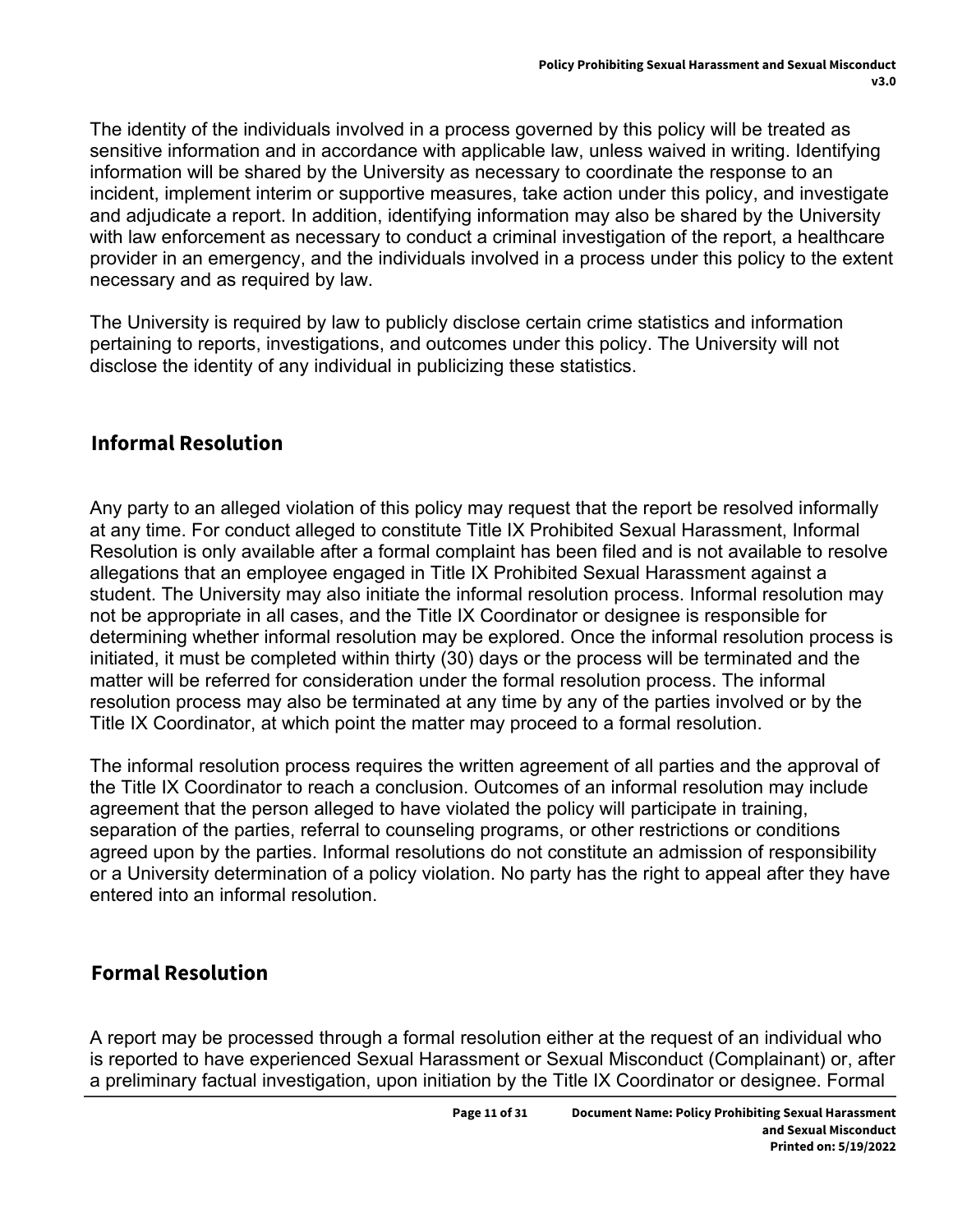resolution involves a factual investigation of the alleged violations of this policy and preparation of an investigative report. All findings during an investigation, adjudication, or appeal will be determined by a preponderance of the evidence (more likely than not) standard.

### *Formal Complaint*

To initiate the formal resolution process, a formal complaint must be filed by a Complainant or the Title IX Coordinator. To make a formal complaint, a Complainant will submit a document to the Title IX Coordinator alleging a violation of this policy and requesting that the University investigate this allegation. This document must be signed by the Complainant, though this signature can be electronic.

If the Title IX Coordinator signs a formal complaint, the Title IX Coordinator does not become a Complainant and is not a party. In cases where the University initiates formal investigation, the complaint will be based upon the information gathered during the preliminary factual investigation. In such a case, the individual reported to have experienced Sexual Harassment or Sexual Misconduct will have the same rights as if they were a Complainant.

There is no time limit to initiate a formal complaint, but the University's ability to investigate allegations and impose sanctions against someone found responsible for violating the policy may decrease with the passage of time. A Formal Complaint alleging a policy violation will use the definitions in place at the time of the incident(s), but use the current procedure.

### *Notice of Allegations*

Within a reasonable period of time from when the Title IX Coordinator receives a formal complaint and determines there is a basis for an investigation, the Party(ies) will be notified of the allegation(s) and their rights in the process. The notice will also provide sufficient details for a Respondent to prepare a response before an initial interview, including, if known, the identity of the parties, a general description of the conduct alleged to constitute the violation along with which provision(s) of this policy are at issue, and the date and location of the incident. If, in the course of the investigation, the University decides to investigate additional allegations, an updated notice of allegations will be sent to the parties whose identities are known.

At the start of an investigation, it may not be clear if the alleged Sexual Harassment or Sexual Misconduct constitutes a violation of Title IX Prohibited Sexual Harassment, University Prohibited Sexual Harassment, or University Prohibited Sexual Misconduct. As such, Respondent(s) may be given notice that they are alleged to have engaged in conduct that violated both Title IX and University definitions of prohibited conduct until more information is gathered.

The University may consolidate formal complaints by the same Complainant(s), against the same Respondent(s), or between the parties where the allegations of sexual harassment or sexual misconduct arise out of the same set of facts or circumstances.

#### *Investigation*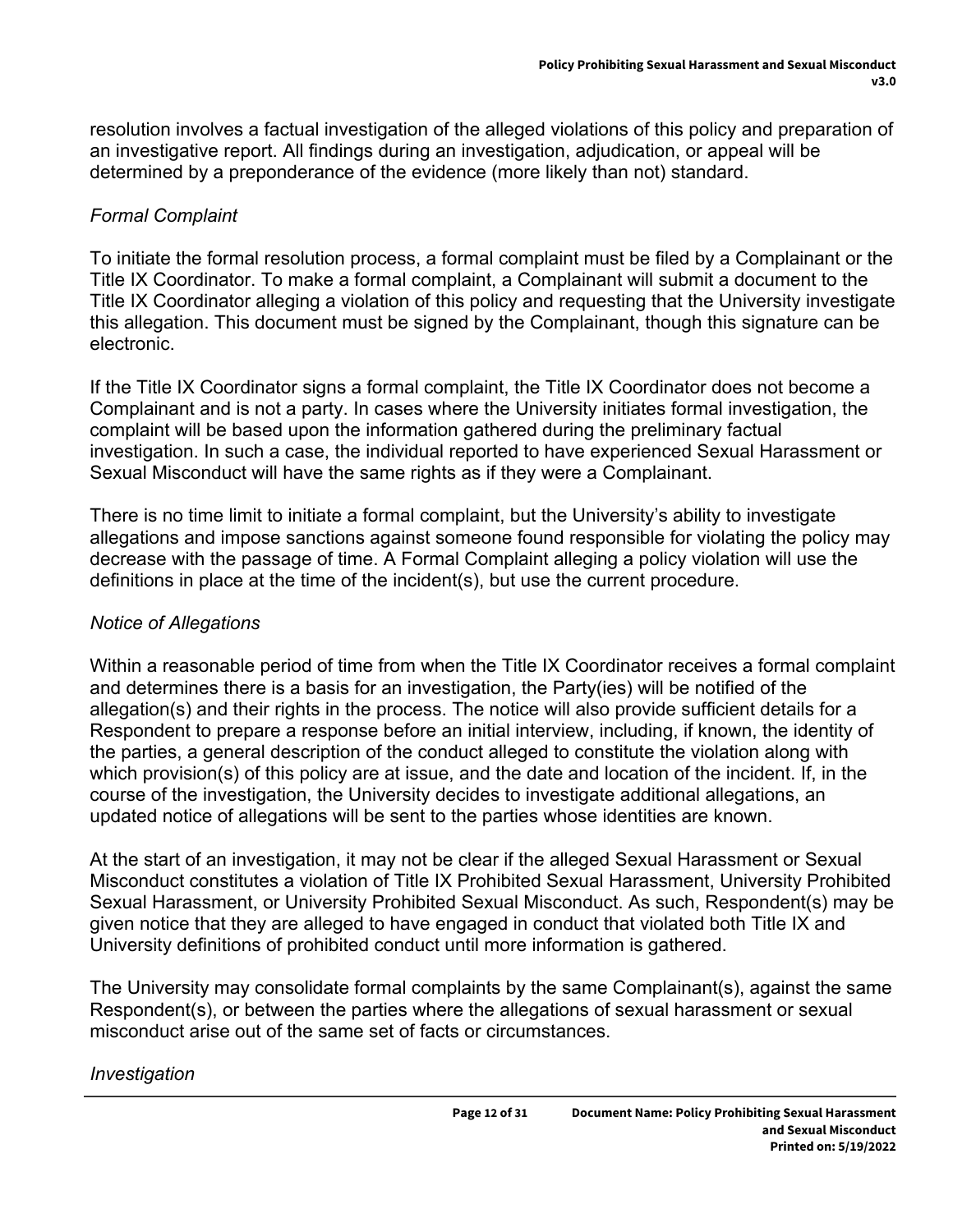One or more trained Investigators will be assigned to investigate the allegation. Concerns of bias or a potential conflict of interest by a Title IX team member should be raised with the Title IX Coordinator. The University will strive to complete an investigation under this policy within ninety (90) business days of receiving a formal complaint; however, the length of investigations may vary and the timeline may be extended for good cause, as determined by the Title IX Coordinator. If the investigation or grievance process will be delayed, the Complainant(s) and Respondent(s) will receive written notice of and the reason for the delay or extension.

Generally, the Investigator(s) will interview the Complainant(s), the Respondent(s), and relevant witnesses, and will gather and review other information related to the allegation(s) as part of the investigation process. The burden of proof and the burden of gathering evidence sufficient to reach a determination of responsibility rests on the University and not the parties. It is in each party's best interest to ensure the investigators are aware of all evidence that the party considers relevant to the matters under investigation. The Complainant(s) and Respondent(s) will have the opportunity to be interviewed, provide written statements, identify and present fact and expert witnesses, and provide documentary and other exculpatory and inculpatory evidence for consideration. The Investigator(s) have sole discretion to determine how and when information will be shared with the parties and witnesses during the investigation process.

Neither party is prohibited from discussing the allegations under investigation, though the University suggests restraint in order to preserve the efficacy of the investigation. Neither party is prohibited from gathering or presenting evidence.

At the conclusion of the investigation, the investigator(s) will draft an investigative report. The parties will have ten (10) business days to review (in electronic format or hard copy) the draft investigative report and all evidence gathered during the investigation that is directly related to the allegations raised in a formal complaint, including evidence upon which the University does not intend to rely on in reaching determination regarding responsibility, and inculpatory or exculpatory evidence whether obtained from a party or other source (e.g., statements by parties and witnesses, information stored electronically, written or electronic communications, social media posts, or physical evidence, redacted as necessary to comply with legal requirements pertaining to confidentiality). The parties may submit a written response to the draft investigative report within the review period.

The investigator(s) will review and consider the written response(s) provided by the parties and may undertake additional actions or make changes to the draft summary investigative report, in their sole discretion, prior to the completion of the investigative report.

The investigative report will be forwarded to the following administrator(s) for handling under the applicable disciplinary process:

1.Dean of Students' Office and Chief Human Resources Officer when Respondent is a student;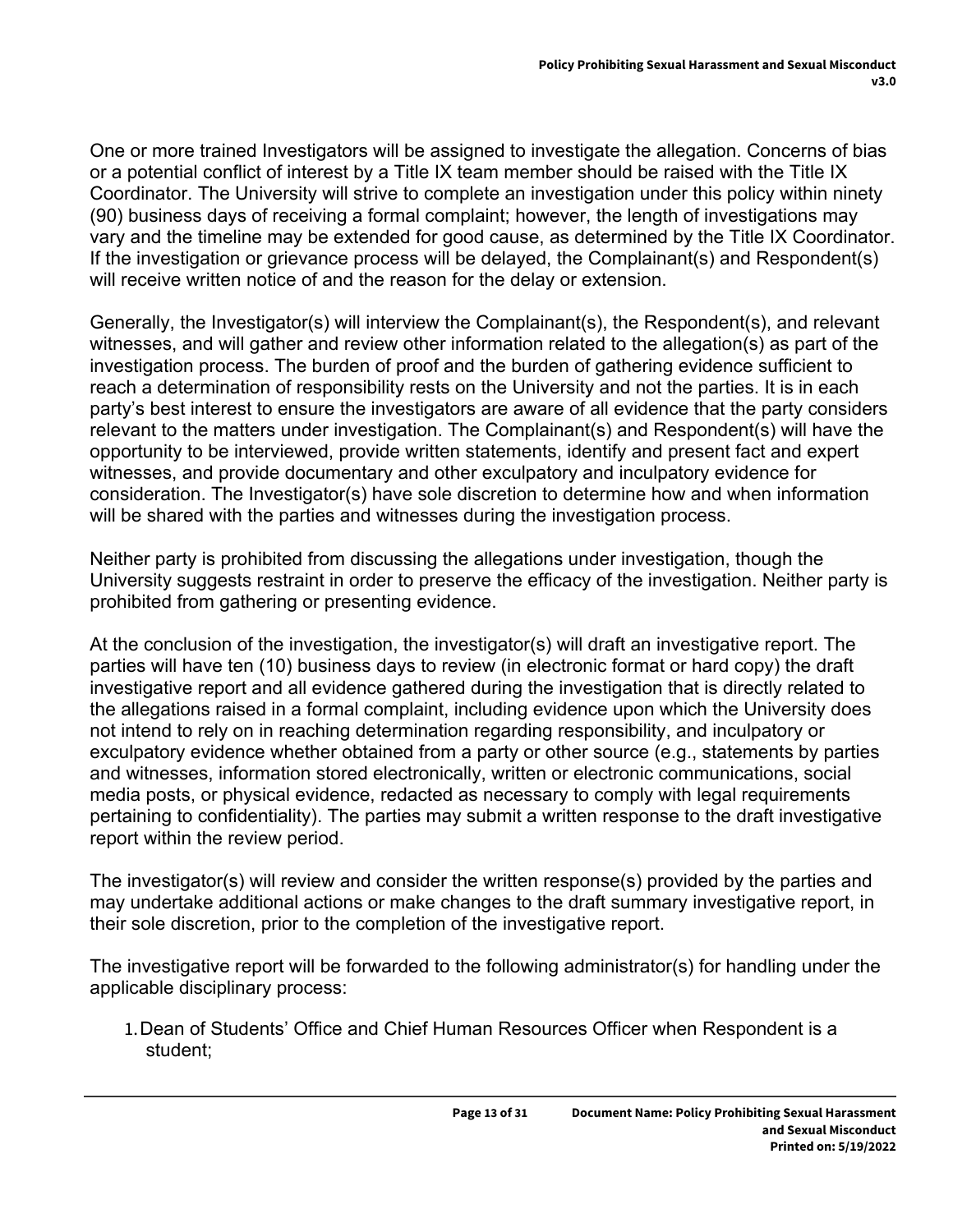- 2.Vice President for Academic Affairs, Department Chair, and Chief Human Resources Officer when Respondent is a faculty member;
- 3.Chief Human Resources Officer, supervisor, and applicable Vice President when Respondent is a staff member or third-party within the University's control.

The parties and their advisor(s) will also receive a copy of the investigative report in an electronic or hard copy for their review and written response in preparation for the adjudication of the formal complaint, which will take place no sooner than ten (10) business days after issuance of the investigative report.

The Complainant(s) and Respondent(s) are expected to provide all relevant information during the investigation. If a party wishes to present new information after the investigative report has been forwarded for a final determination, a determination will be made as to whether the information was available at the time of the investigation and whether the information was likely to have significantly impacted the Investigator(s)' Investigator's/Investigators' determination of responsibility. If the new information was not available during the investigation and would have significantly impacted the determination of responsibility or sanction recommendation, the investigation may be reopened before proceeding with the adjudication.

### *Dismissal of a Formal Complaint*

In some instances, an investigation may be terminated or a case may not be referred for adjudication, including but not limited to the following:

- A Complainant states in writing that they would like to withdraw all or part of their complaint,
- Specific circumstances prevent the University from gathering evidence sufficient to make a determination regarding the allegations in the complaint,
- The allegations, even if proven, do not constitute a violation of this policy,
- The parties agree to informal resolution, or
- Both parties agree in writing to waive their rights to a hearing and accept the Investigator's/Investigators' recommendations as to the finding and sanction as the final result of the case.

In all cases, the University reserves the right to continue the process in the best interest of the health and safety of the greater University community or as required by law.

### *Dismissal of a Formal Complaint Alleging Title IX Prohibited Sexual Harassment*

In handling a matter, the Title IX Coordinator or designee will review the formal complaint and conduct an initial assessment to determine whether the alleged conduct would violate the definition of Title IX Prohibited Sexual Harassment under this policy. The portion of the formal complaint involving Title IX Prohibited Sexual Harassment must be dismissed if the allegations in the formal complaint would not constitute a violation of the definition of Title IX Prohibited Sexual Harassment even if proved (both in terms of alleged conduct and the jurisdictional components of the definition). If a formal complaint alleging Title IX Prohibited Sexual Harassment is dismissed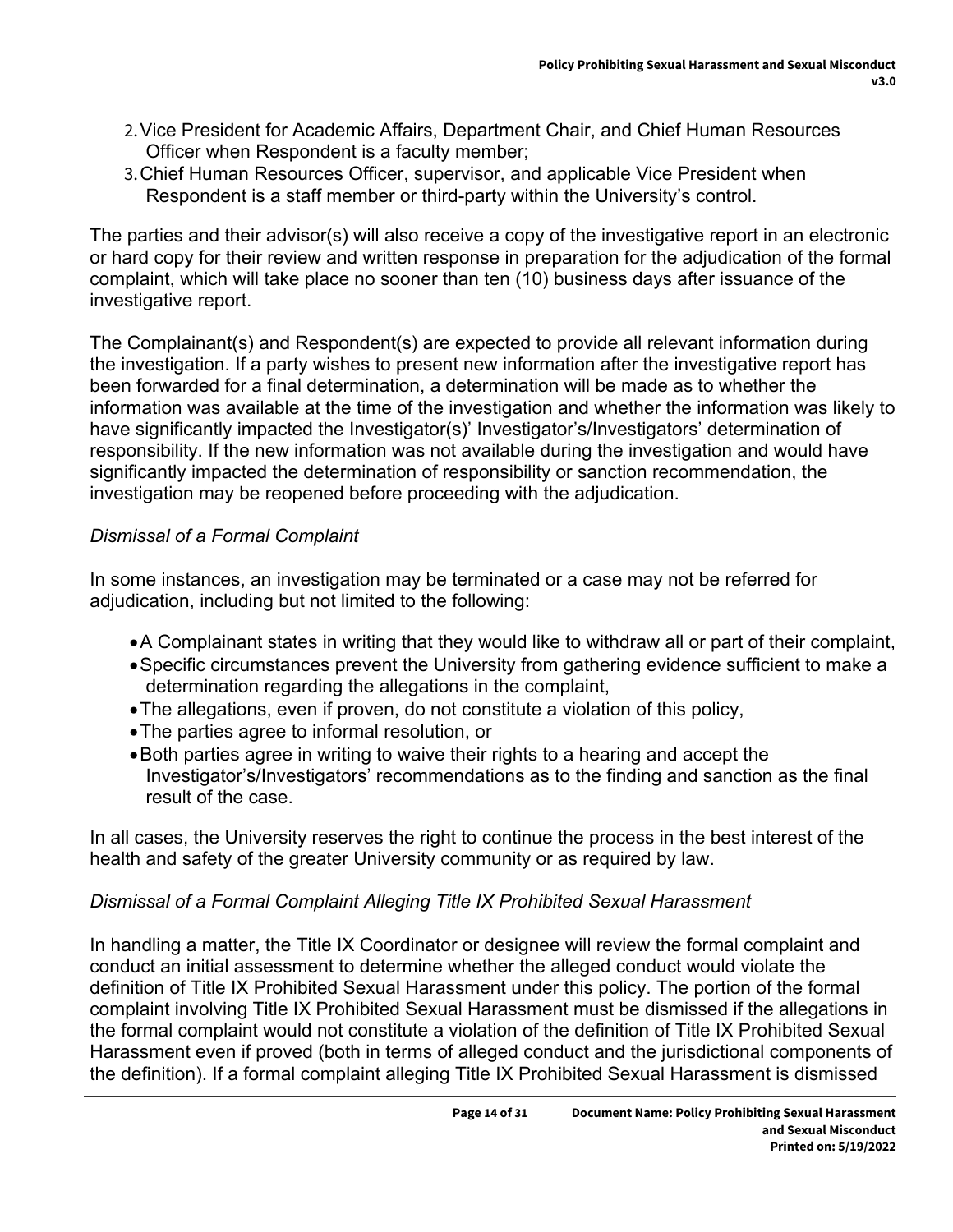for this reason, the University is not precluded from addressing conduct that would be a violation of Trinity Prohibited Sexual Harassment, Trinity Prohibited Sexual Misconduct, or any other University policy, and a complaint under this policy may still move forward based upon such alleged violations even if dismissed for Title IX purposes. The decision to dismiss a Formal Complaint alleging Title IX Prohibited Sexual Harassment may be appealed within as set forth in the Appeals Section below. If a dismissal is not appealed in a timely manner, the dismissal decision is final.

### *Withdrawal or Graduation Pending Disciplinary Charges*

If a student withdraws or graduates pending a disciplinary charge alleging the student violated this policy, the University will not end the disciplinary process or issue a transcript to the student until a final determination of responsibility is made, unless otherwise prohibited by law. In such a case, the University will expedite the disciplinary process as necessary to accommodate both parties' interest in a speedy resolution.

#### *Consideration of Past History*

Questions and evidence about the Complainant's sexual predisposition or prior sexual behavior must comply with applicable rape shield laws and are not relevant except when:

1. The evidence is to prove that someone other than the Respondent committed the conduct alleged by the Complainant/in question, or

2. If the questions and evidence concern specific incidents of the Complainant's prior sexual behavior with respect to the Respondent and are offered to prove consent.

Demonstration of a pattern, repeated, and/or predatory behavior by the Complainant or the Respondent, including previous findings in any legal or campus proceeding, may be relevant to the finding, not just the sanction.

## **Adjudication of Formal Complaint**

The process for adjudicating a formal complaint depends on the nature of the allegations (whether the conduct includes Title IX Prohibited Sexual Harassment, University Prohibited Sexual Harassment, and/or University Prohibited Sexual Misconduct) and the status of the Respondent (faculty, staff, student, or third-party).

The Dean of Students' Office will adjudicate a formal complaint when the Respondent is a student; the Office of the Vice President for Academic Affairs will adjudicate a formal complaint when the Respondent is a faculty member; and the Chief Human Resources Officer, in collaboration with the applicable Vice President or President, will adjudicate a formal complaint when the Respondent is a staff member or third-party within the University's control.

In adjudicating a formal complaint, the decision maker(s) will determine the relevance and weight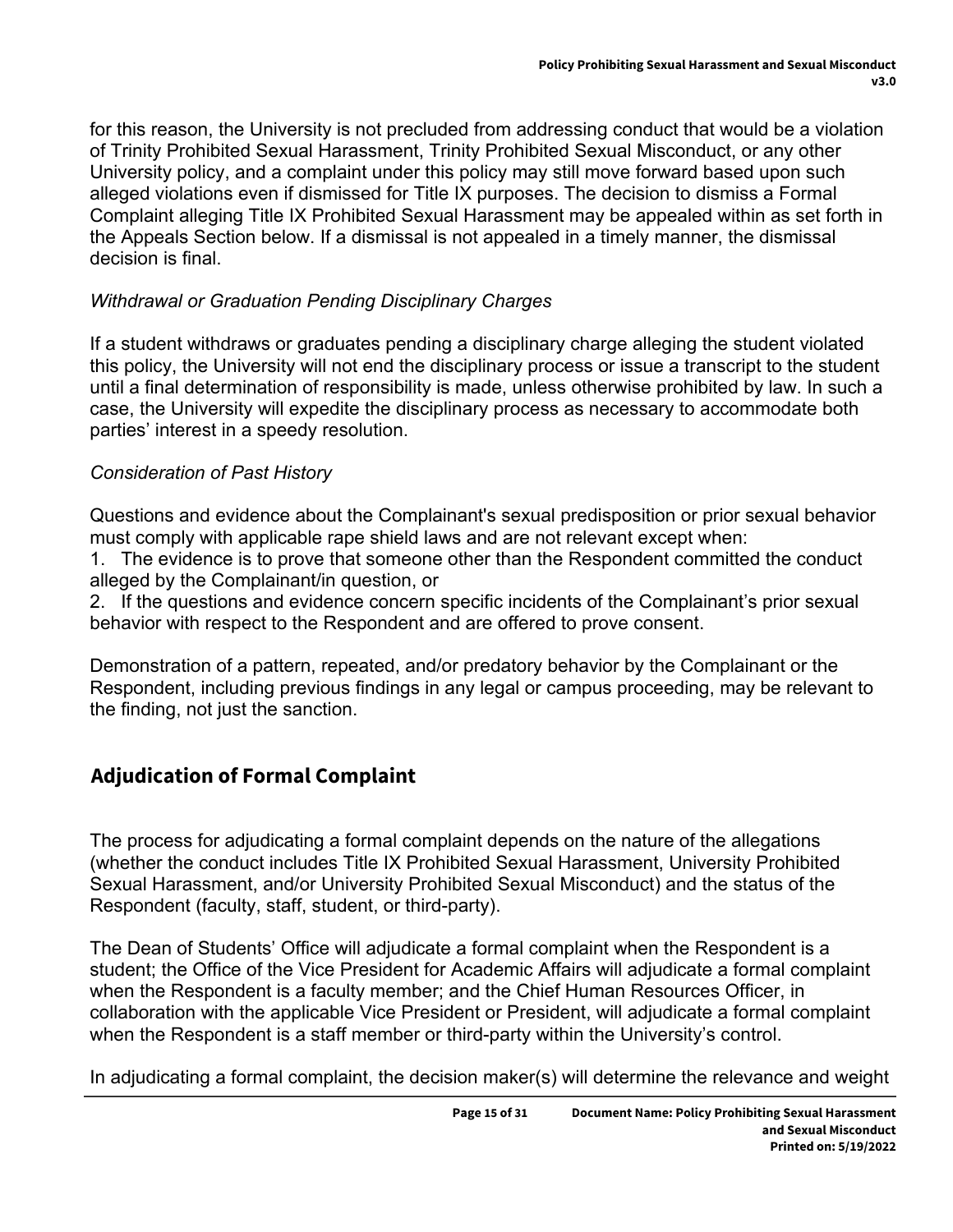of the evidence presented.

### *Hearing Process for Title IX Prohibited Sexual Harassment for all Respondents*

The following hearing process ("Title IX Hearing Process") will be used for formal complaints involving allegations of Title IX Prohibited Sexual Harassment, regardless of if the formal complaint also includes other allegations and regardless of the Respondent's status at the University.

The Title IX Hearing Process will involve a live hearing, which may take place in person or via technology that allows the participants to hear and see one another virtually. The Title IX Hearing Process will be overseen by a Hearing Panel (composed of one or more individuals), which acts as the decision maker and will be responsible for making a determination regarding the outcome of the case and sanctions, if applicable. The University or a Hearing Panel may establish rules of conduct and decorum, applicable to all parties, including rules that restrict a party's advisors' ability to participate in the proceedings for any purpose other than cross examination relating to Title IX Prohibited Sexual Harassment. The Hearing Panel will be comprised of the following:

- For Student Respondents: Dean of Students or designee and up to two additional individuals appointed by that person.
- For Faculty Respondents: Vice President for Academic Affairs or designee and up to two individuals appointed by that person.
- For Staff and Third-Party Respondents: Chief Human Resources Officer or designee and/or President or Vice President of the applicable division or designee, and up to one additional individual appointed by that person.

One or more advisors to the Hearing Panel may also be present in the hearing.

During the live hearing, the Hearing Panel may ask questions and consider all relevant evidence, including information from the investigator(s), the parties, any fact or expert witnesses, the investigative report, and documentary or other evidence. A party's advisor may cross examine the other party and any witnesses by asking all relevant questions and follow-up questions, including questions challenging credibility, relating to allegations of Title IX Prohibited Sexual Harassment. This cross examination must be conducted directly, orally, and in real time by a party's advisor of choice, and never by a party personally. Only relevant questions will be allowed. Before a party or witness answers a question, a determination must be made by the Hearing Panel that the question is relevant. If the Hearing Panel decides that a question is not relevant, an explanation must be provided as to the decision to exclude a question as not relevant. This decision may be amended or supplemented after the hearing.

If a party has not chosen an advisor or their advisor of choice is not present at the hearing, the University will provide an advisor of the University's choice to conduct cross-examination on behalf of that party without charge to the party. This advisor may be an attorney, but is not required to be.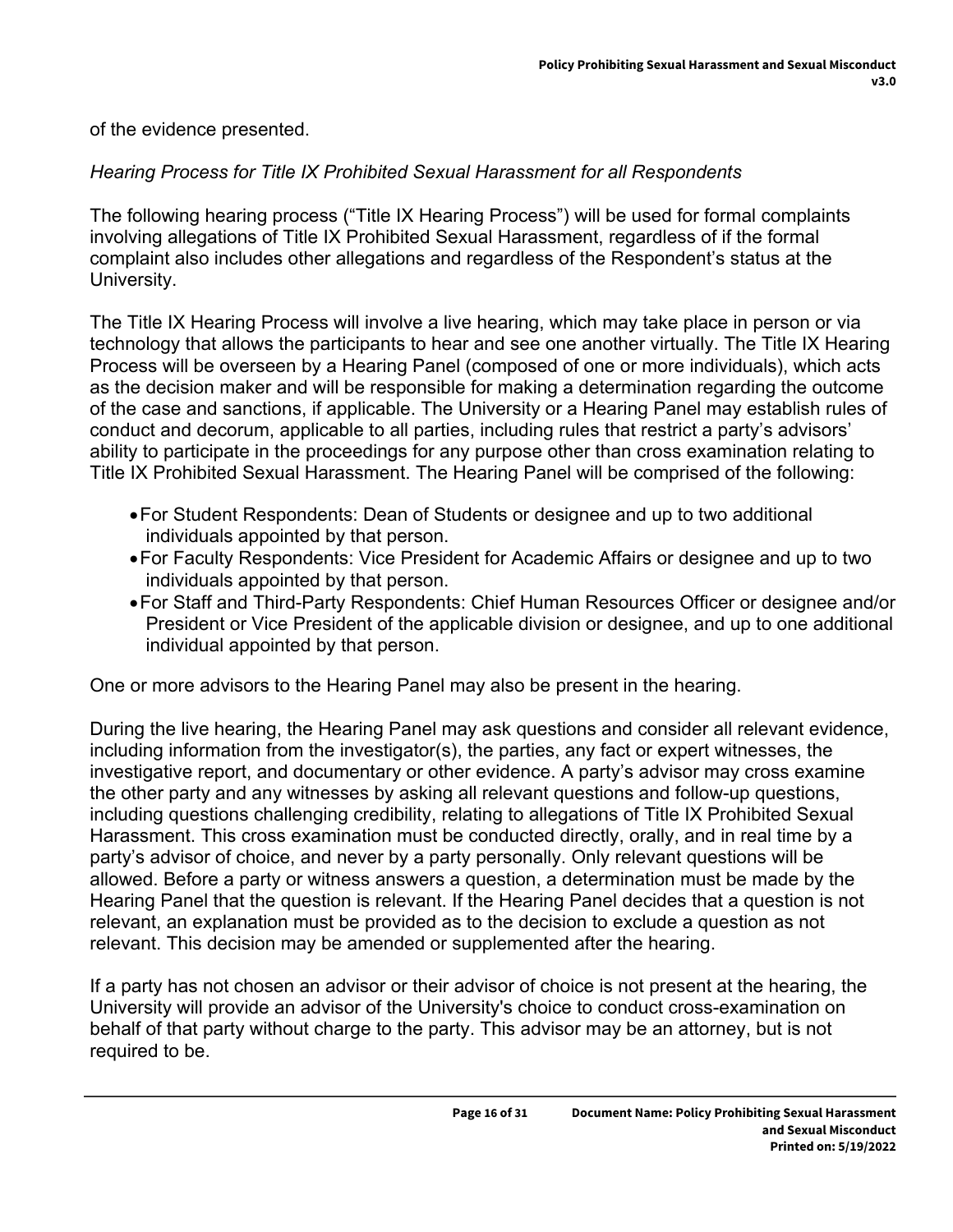Any party or witness may choose not to offer evidence and/or answer questions at the hearing, either because they do not attend the hearing, or because they attend but refuse to participate in some or all questioning. The Panel can only rely on whatever relevant evidence is available through the investigation and hearing in making the ultimate determination of responsibility. If a Party or witness does not attend or does not submit to cross-examination at the hearing, the Decision Makers may nevertheless rely on any relevant statement of that Party or witness in reaching a Determination Regarding Responsibility[1]. The Hearing Panel may not draw an inference on responsibility solely on the party or witness's absence from the hearing or refusal to answer questions.

*[1] "This provision is effective as to any Determination Regarding Responsibility rendered by Decision Makers on or after August 24, 2021. It replaces a provision in prior versions of these procedures that prohibited reliance on such statements. That provision was based on a regulatory requirement of the U.S. Department of Education that has since been vacated by a federal court and that is no longer enforced by the Office for Civil Rights. See Suzanne B. Goldberg, Acting Assistant Secretary for Civil Rights, U.S. Department of Education, "Letter to Students, Educators, and other Stakeholders re Victim Rights Law Center et al. v. Cardona," p.1 (August 24, 2021)."*

The University will create an audio recording, audiovisual recording, or transcript of any live hearing and will make it available to the parties for inspection and review. Following the hearing, the Hearing Panel will issue a written determination regarding responsibility and any sanctions. Detailed information about the possible sanctions is outlined in the Consequences section of this policy. This determination will be issued to the parties simultaneously and will include information regarding how both parties can file an appeal under this Policy.

#### *Disciplinary Process and Sanctions for Cases of University Prohibited Sexual Harassment and/or University Prohibited Sexual Misconduct Against a Student Respondent*

Upon receipt of the final investigative report, the Dean of Students or designee will convene a Hearing Panel and appoint a facilitator, who may or may not be a member of the panel, to oversee the hearing. The role of the Hearing Panel is to review the work of the Investigator(s) (not to reinvestigate the allegations) and recommend a finding and sanction to the Dean of Students. The Complainant(s), Respondent(s), and witnesses, if any, will have an opportunity to attend the hearing but are not required to do so.

During the hearing, the Complainant(s) and the Respondent(s) may make opening statements, primarily to address issues raised in the investigative report and explain why they agree or disagree with the investigative report. The Hearing Panel may question the Investigator(s), the parties, and any witnesses present at the hearing. The parties may submit questions to the Hearing Panel before and during the hearing to be asked of the Investigator(s), other party, and witnesses, if the same are present at the hearing. The Hearing Panel will consult with the Hearing Facilitator to review the questions and determine whether to ask the questions submitted. Advisers/Support People are not permitted to speak on behalf of a party or to question any witness, Investigator, or the panel during a hearing. The parties may make a closing statement to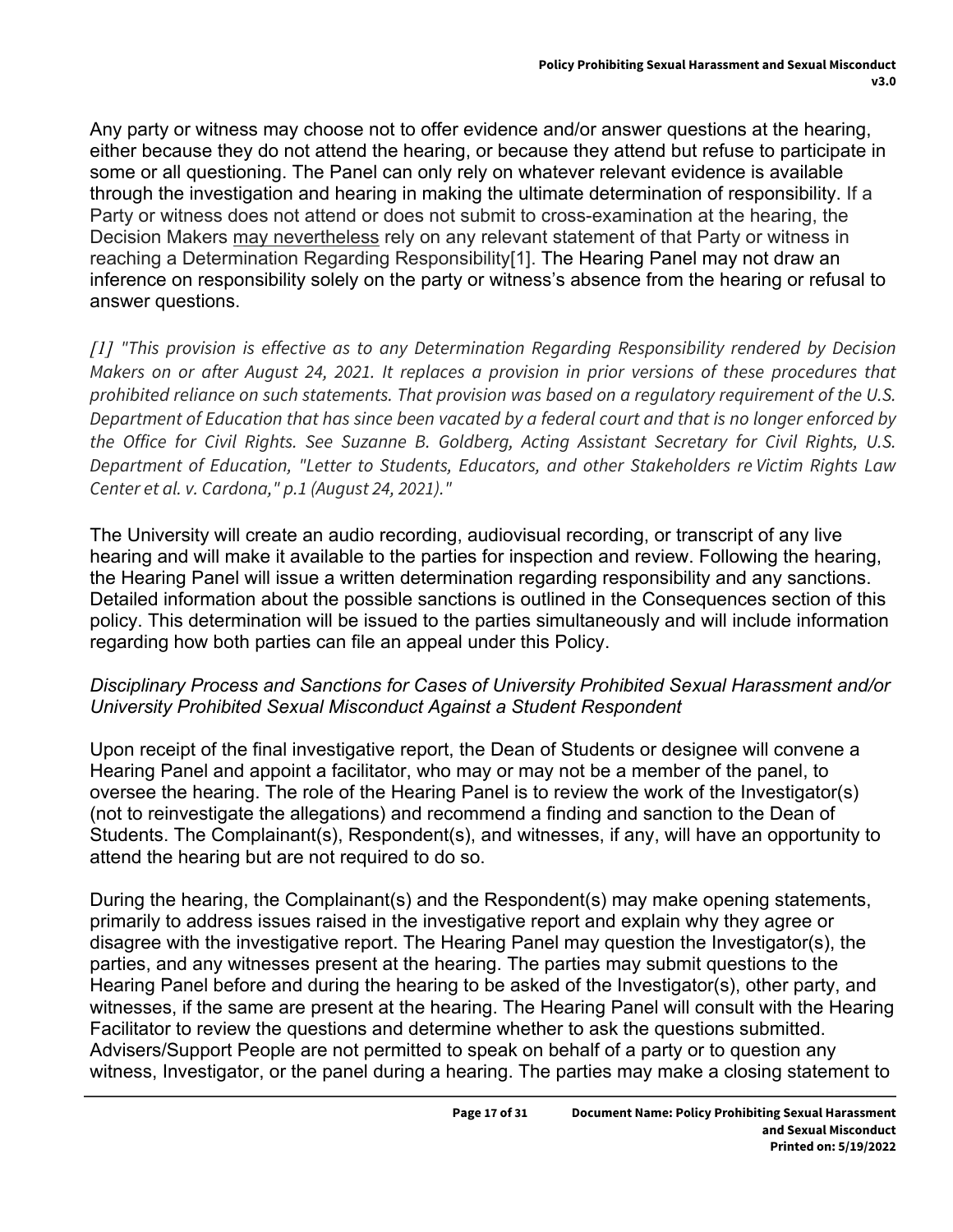respond to any issues raised in the hearing. If the panel rejects the recommendations or adjusts the sanctions, they must do so within the framework of the policy and cite evidence to support the adjustments.

Upon conclusion of the hearing, the panel will confer in a closed session to reach their decision. The panel will recommend a finding and sanction to the Dean of Students. The Dean of Students or designee will determine whether or not to accept, reject, or modify the Hearing Panel's findings and recommendations and make the decision in the case. The parties will simultaneously be notified in writing of the outcome and any options for appeal.

Individuals found responsible for violating this policy will be sanctioned and may also be subject to educational or remedial measures. Detailed information about the possible sanctions is outlined in the Consequences section of this policy.

#### *Disciplinary Process and Sanctions for Cases of University Prohibited Sexual Harassment and/or University Prohibited Sexual Misconduct Against a Staff Member or Third-Party*

When the Chief Human Resources Officer (CHRO), supervisor, and applicable Vice President receive the investigative report, one or more of those individuals and/or designee(s) will provide the Complainant(s) and Respondent(s) an opportunity to meet to discuss the matter. They may also discuss the proposed findings and recommendations with the Investigator(s). The Vice President or designee will then make a determination regarding the violation and sanction. Detailed information about the possible sanctions is outlined in the Consequences section of this policy. The parties will simultaneously be notified in writing of the outcome and any options for appeal.

#### *Disciplinary Process, Sanctions, and Appeals for Cases of University Prohibited Sexual Harassment and/or University Prohibited Sexual Misconduct Against a Faculty Respondent*

When the Vice President for Academic Affairs (VPAA), Department Chair, and Chief Human Resources Officer receive the investigative report, the VPAA or designee will provide the Complainant(s) and Respondent(s) an opportunity to meet to discuss the matter. The VPAA or designee may also discuss the proposed findings and recommendations with the Investigator(s). The VPAA or designee will then make a determination regarding the violation and sanction and proceed with the imposition of sanctions in accordance with Chapter 3A. VIII. or Chapter 3A. VI. C., of the Faculty and Contract Staff Handbook, as applicable. The parties will simultaneously be notified in writing of the outcome and any options for appeal.

### **Appeals**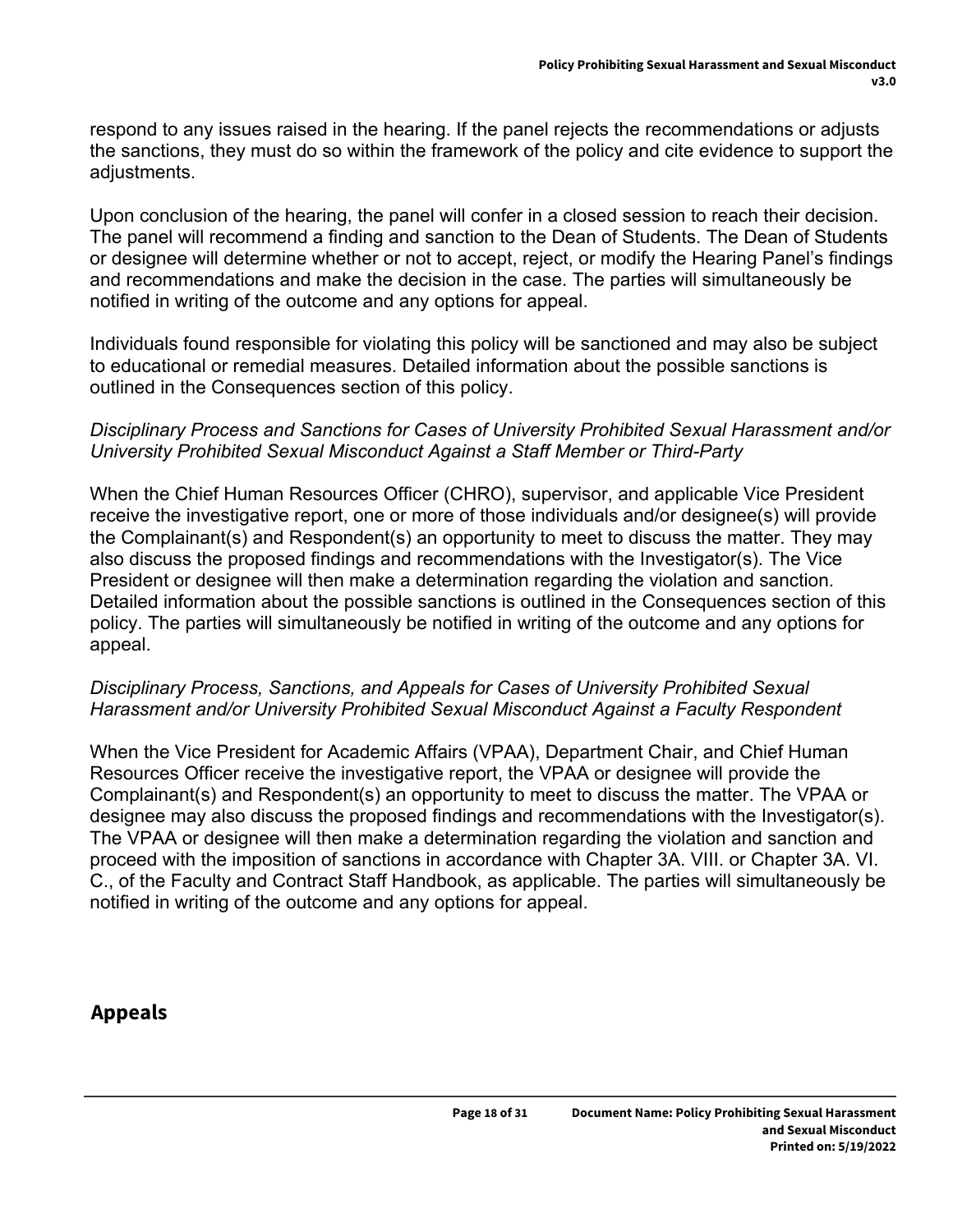### *Grounds for Appeals*

All parties have the right to appeal the decision to dismiss a complaint of Title IX Prohibited Sexual Harassment, or the decision on responsibility and/or sanction by submitting their appeal within three (3) days to the administrator identified below, as applicable based upon the Respondent's status at the University. The non-appealing party(ies) will be notified of the appeal in writing. All parties will have the opportunity to submit a written statement in support of, or challenging the outcome.

Appeal requests are limited to the following grounds:

1. A procedural or substantive irregularity or error occurred that affected the outcome of the case;

2. The presence of new evidence, not reasonably available at the time of dismissal or at the time of the determination of responsibility, that could affect the outcome of the matter or sanction. A summary of this new evidence and its potential impact must be included; 3. The Title IX Coordinator, investigator(s), or decision-maker(s) had a conflict of interest or

actual bias for or against Complainants or Respondents generally or the individual Complainant or Respondent that affected the outcome of the matter; or

4. The sanctions imposed are substantially disproportionate to the severity of the violation.

### *Appeals for Cases Involving a Student Respondent*

An appeal of a decision involving a student Respondent should be submitted in writing to the Vice President for Student Life. This appeal will be reviewed and decided by the Vice President for Student Life or their designee within thirty (30) days unless extended by that individual, who may request any existing or new information they deem necessary to resolve the appeal.

### *Appeals for Cases Involving a Staff Member or Third-Party Respondent*

An appeal of a decision involving a staff member or third-party Respondent should be submitted in writing to the President. The President will designate a Vice President who was not involved in the decision to handle the appeal. The appeal will be decided within thirty (30) days, unless extended by the Vice President, who may request any existing or new information they deem necessary to resolve the appeal.

### *Appeals for Cases Involving a Faculty Respondent*

An appeal of a decision involving the faculty Respondent will proceed to the faculty Hearing Committee or Grievance Committee in accordance with Chapter 3A. VIII (Procedures for Sanctions other than Dismissal), of the Faculty and Contract Staff Handbook, as applicable based upon the determined sanction. In cases where the Complainant is the only appealing party, the appeal will be reviewed by the Hearing Committee under the same procedures. The committee may request any existing or new information they deem necessary to resolve the appeal. The appeal will be decided within thirty (30) days, unless extended by the President.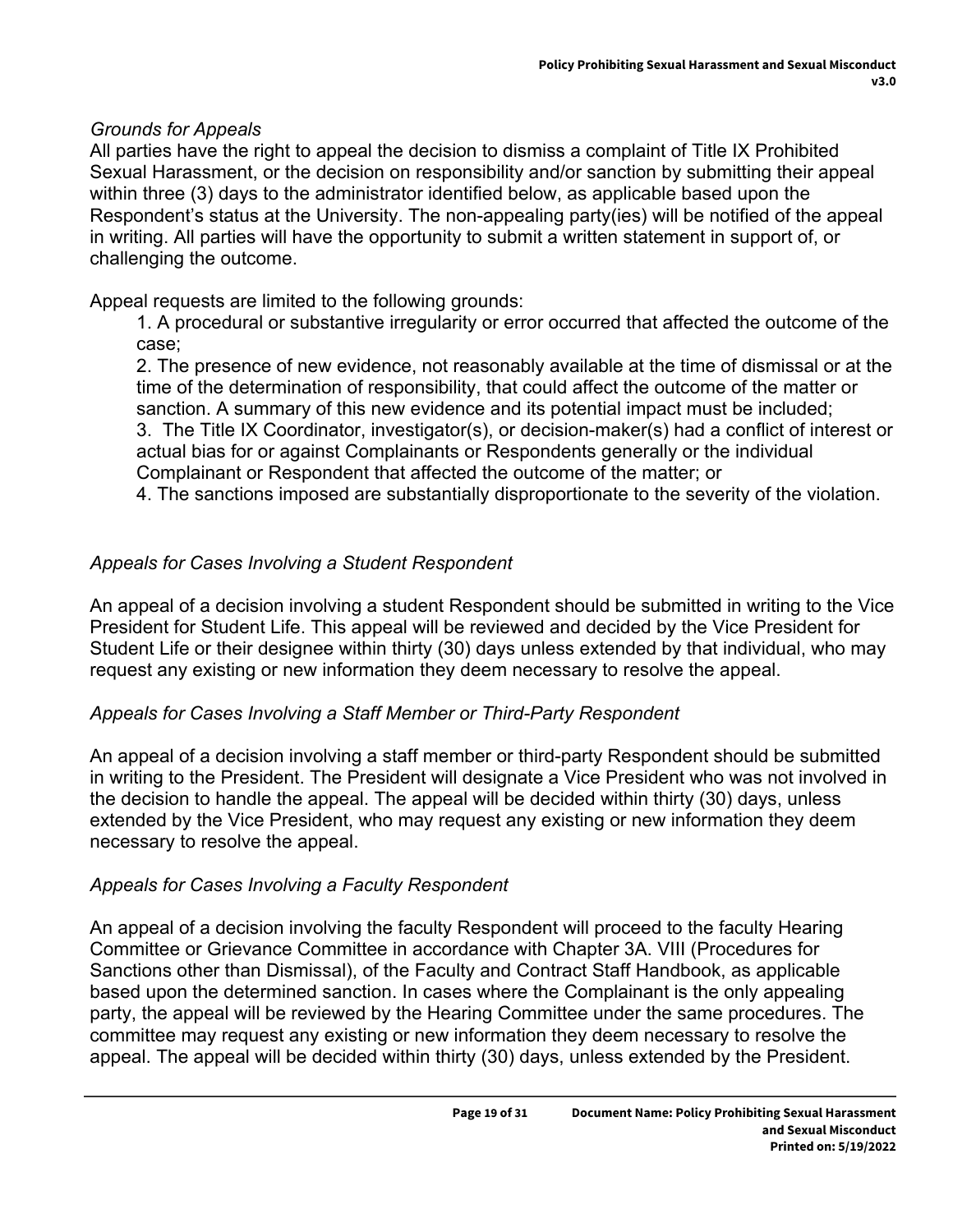If the decision involves proposed dismissal of a faculty Respondent, the parties will have an opportunity to participate in the dismissal procedures outlined in Chapter 3A, VI. C. of the Faculty and Contract Staff Handbook (Dismissal Procedures).

### *Decision on Appeal*

The parties will be simultaneously notified in writing of the outcome of the appeal and the rationale for the result. The decision on appeal is the final decision in the case and is not subject to further review within the University. This is the sole mechanism for appeal of a dismissal, decision, and disciplinary action taken under this policy, and such decisions are not subject to any other grievance policy.

### **Prohibition Against Retaliation**

Retaliation against a person who engages in protected activity under this policy is prohibited. Protected activity under this policy includes but is not limited to reporting an incident that may implicate this policy, supporting a Complainant or Respondent, assisting in providing information relevant to an investigation, or otherwise participating in the investigation, resolution or adjudication process, and/or acting in good faith to oppose conduct that constitutes a violation of this Policy.

Retaliation includes but is not limited to any behavior, adverse action, treatment, or condition that intimidates, threatens, coerces, discriminates against or is taken against a person for the purpose of interfering with their rights under this policy or otherwise participating under this policy. This includes direct or indirect behavior or actions taken by an individual or at the direction of a party or someone participating under this policy. Any behavior that has the purpose or effect of intimidating or improperly influencing any individual's participation in the investigation or adjudication process may also be retaliation. Any act of actual or threatened retaliation may be investigated and adjudicated as a separate violation of this policy. Retaliation may also result in immediate removal from the University. Any person who believes they have been subjected to retaliation should immediately report this to the Title IX Coordinator.

The exercise of rights protected under the First Amendment does not constitute retaliation.

Charging an individual with a code of conduct violation for making a materially false statement in bad faith in the course of a grievance proceeding under this policy and procedure does not constitute retaliation, provided that a determination regarding responsibility, alone, is not sufficient to conclude that any party has made a materially false statement in bad faith.

## **False Allegations and Evidence**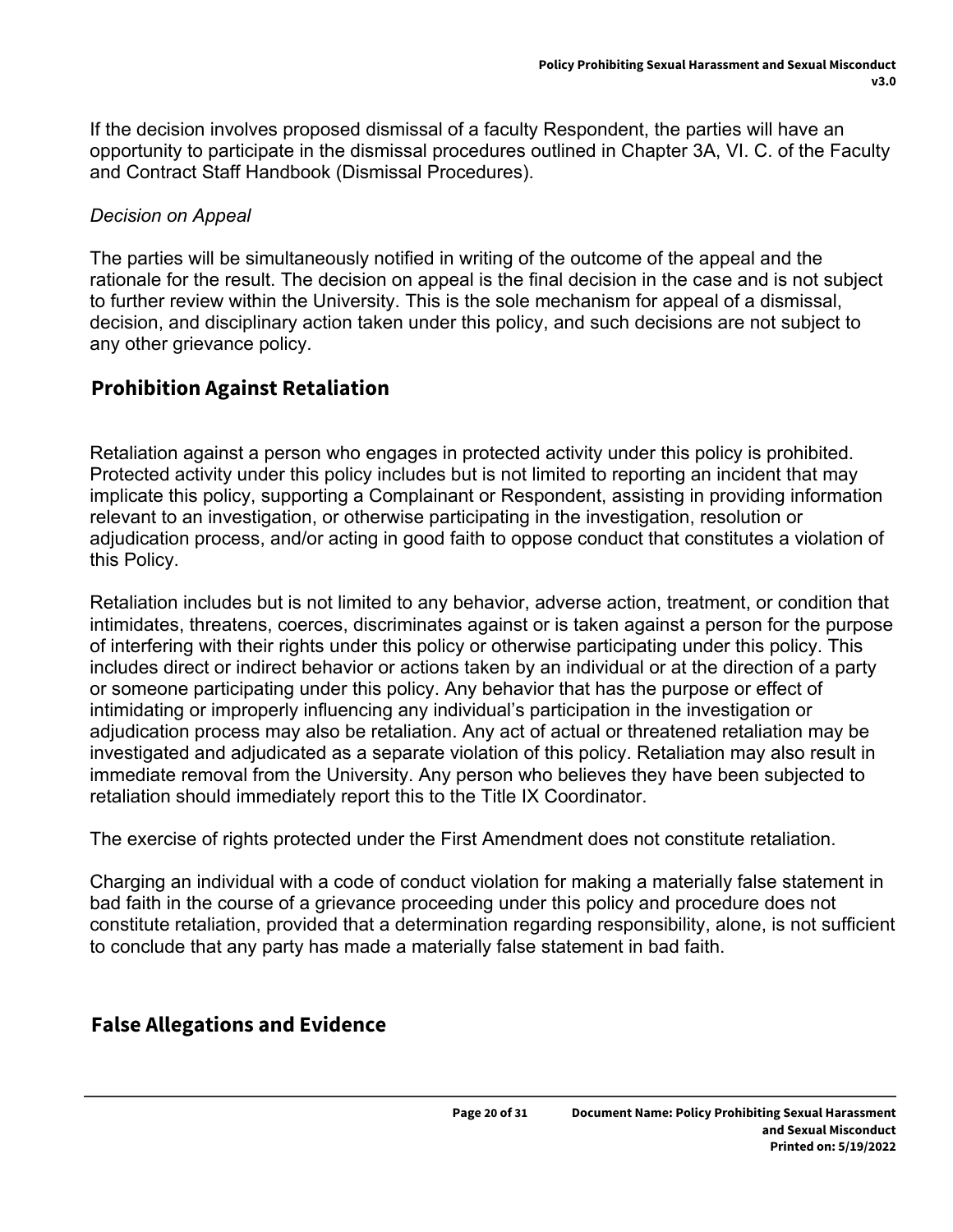Deliberately false and/or malicious accusations under this policy are a serious offense and will be subject to appropriate disciplinary action. This does not include allegations that are made in good faith but are ultimately shown to be erroneous or do not result in a policy violation determination.

Additionally, witnesses and parties knowingly providing false evidence, tampering with or destroying evidence, or deliberately misleading an official conducting an investigation can be subject to discipline under University policy.

### **Amnesty**

A person acting in good faith who reports an allegation, assists in an investigation, or otherwise participates in a process under this policy will not be subjected to any disciplinary action by the University for any violation of University policy when the conduct reasonably relates to the incident, unless suspension, expulsion, or termination from the institution is a possible punishment. For example, a student involved as a party or witness will receive amnesty for minor policy violations (such as alcohol or drug infractions) that are secondary to the alleged incident, though the University may provide purely educational options with no disciplinary finding.

A person who is found to have violated this policy is not entitled to amnesty under this provision.

## **Risk Reduction Strategies/Strategies for Engaging in Clear, Healthy Relationships**

Risk and Protective factors can be found on the [Centers for Disease Control and Prevention](https://www.cdc.gov/violenceprevention/sexualviolence/riskprotectivefactors.html) website, and include:

Everyone owes sexual respect to their potential partner(s). These suggestions may help:

- Clearly communicate your intentions to your sexual partner and give them a chance to clearly relate their intentions to you.
- Understand and respect personal boundaries.
- Do not make assumptions about consent; about someone's sexual availability; about whether they are attracted to you; about what they are comfortable with; or about whether they are physically and/or mentally able to consent. If there are any questions or ambiguity then you should assume you do not have consent.
- Everyone has the right to withdraw consent at any time.
- Mixed messages from your partner are a clear indication that you should stop, defuse any sexual tension and communicate better. You may be misreading your potential partner. They may not have figured out what they are comfortable with engaging in with you yet. You must respect their decisions.
- Don't initiate sexual behavior with someone who may be incapacitated, even if they voluntarily consumed alcohol or drugs.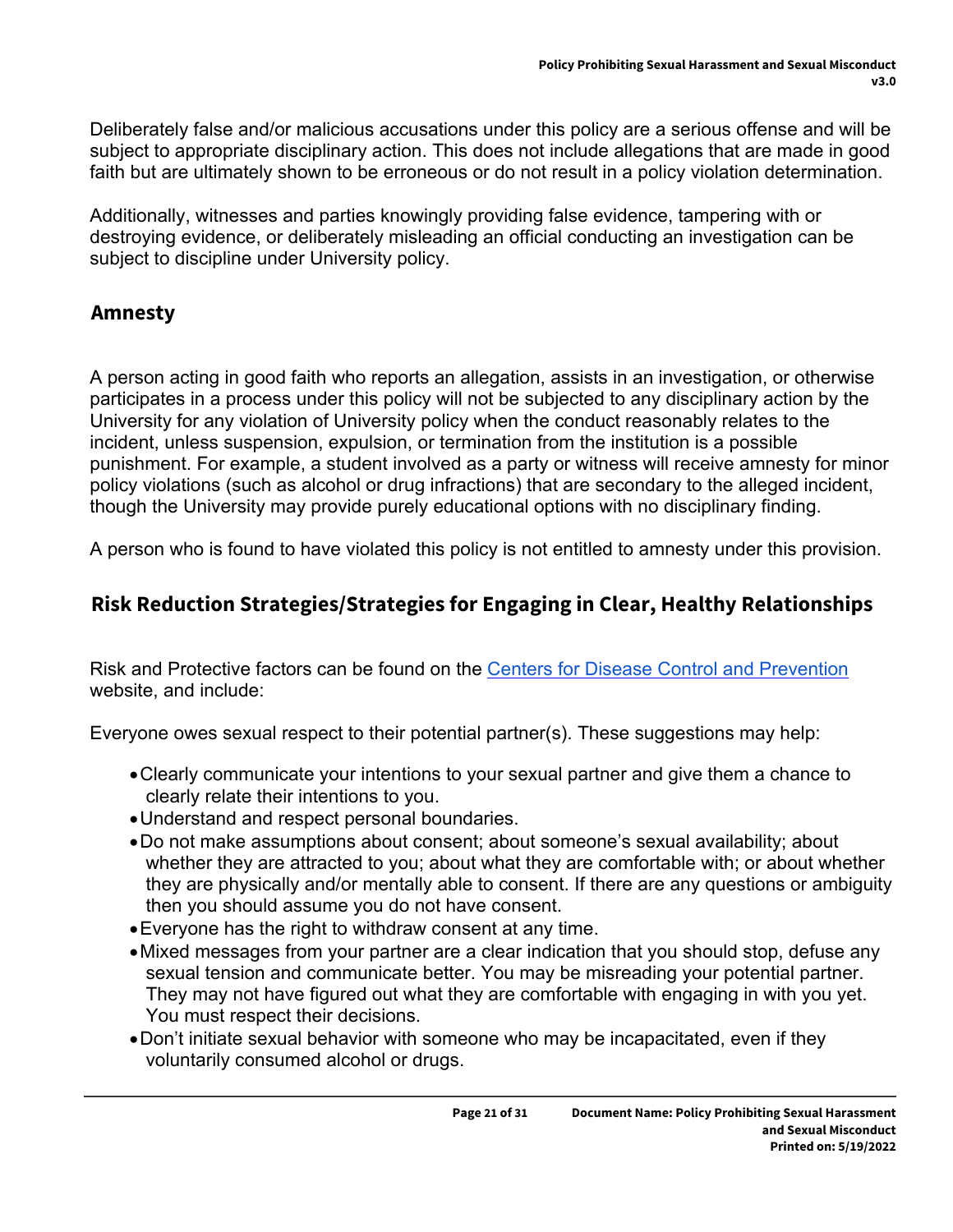- Realize that your potential partner could be intimidated by you or fearful. You may have a power advantage simply because of your gender, size, position or status within the University, or other factors.
- Understand that consent to some form of sexual behavior does not imply consent to any other form of sexual behavior. You must have consent for all forms of sexual activity. Coercion, force, and incapacitation all negate consent.
- Silence and passivity are not consent. Make sure you have consent for all sexual behavior.
- Read your potential partner carefully, paying attention to verbal and non-verbal communication and body language. If you are unsure or in doubt, assume you do not have consent and stop. Communicate and make sure of your partner's wishes.
- . If you have limits, make them known as early and as clearly and explicitly as possible.
- Tell a sexual aggressor that their actions are not welcome directly, clearly, and firmly.
- Try to remove yourself from the physical presence of a sexual aggressor by leaving the area (go talk to someone else, go to the bathroom, etc.).
- Find someone nearby and ask for help.
- Take affirmative responsibility for your alcohol intake and drug use and acknowledge that alcohol and drugs lower inhibitions, including sexual inhibitions. Recognize that your alcohol intake and drug use may make you vulnerable to someone who views an impaired person as a sexual opportunity, may make it more likely that you will miss or skip information about consent, or make bad choices
- Take care of your friends and ask that they take care of you. Use a buddy system and do not go someplace alone or without letting someone know where you are going. A good friend may challenge you if you are about to make a mistake. Respect them when they do.

### **Amendment to this Policy**

Technical and non-substantive amendments to this policy may be made administratively. Substantive amendments will be adopted by a vote of the Board of Trustees, following a vote by the Faculty Senate, Faculty Assembly, and TSEC.

Should any portion of the Title IX Final Rule, 85 Fed. Reg. 30026 (May 19, 2020), be stayed or held invalid by a court of law, or should the Title IX Final Rule be withdrawn or modified to not require the elements of this policy, this policy, or the invalidated elements of this policy, will be deemed revoked as of the publication date of the opinion or order and for all reports after that date, as well as any elements of the process that occur after that date if a case is not complete by the date of that opinion or order publication. Should the hearing process for formal adjudication of Title IX Prohibited Sexual Harassment be revoked in this manner, any Title IX prohibited conduct will be investigated and adjudicated under the hearing process for University Prohibited Sexual Harassment and/or University Prohibited Sexual Misconduct.

In the event changes in the law necessitate changes to this policy and it is impracticable to obtain votes from one or more of the Faculty Senate, Faculty Assembly, and TSEC before such changes are required to be implemented, the Board of Trustees may approve changes to this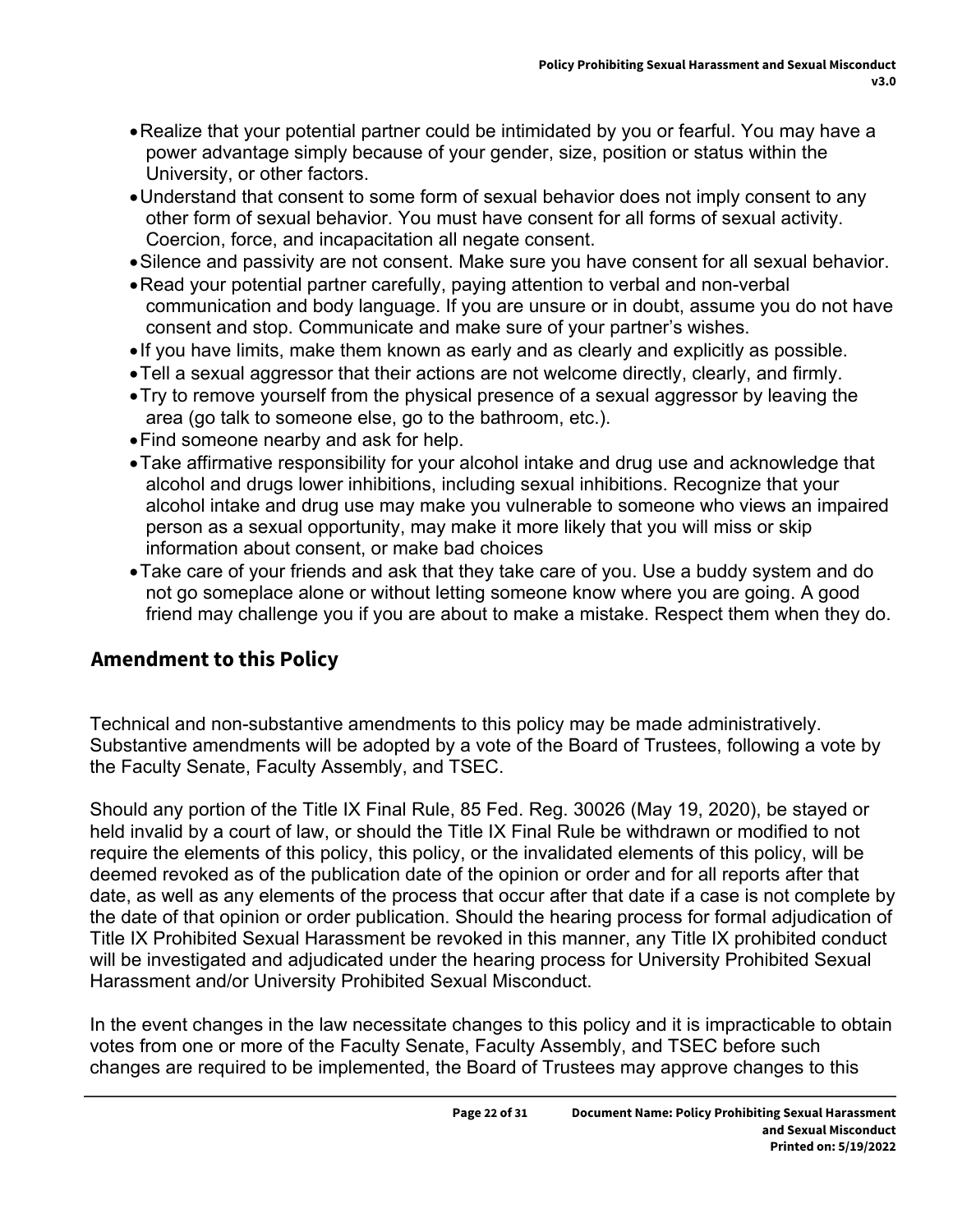policy without prior vote by those bodies. In such a case, Faculty Senate, Faculty Assembly, and TSEC will be notified of the action by the Board of Trustees and may request the policy be reopened for revision and vote.

## *Performance Evaluation*

#### **Consequences of Policy Violation:**

#### *For Engaging in Sexual Harassment or Sexual Misconduct*

Individuals found responsible for violating this policy will be sanctioned. The University reserves the right to impose a range of sanctions depending on the severity of the offense and taking into account any previous disciplinary history. The University may also impose restrictions (such as no contact orders or bans from particular locations on campus) or educational remedies (such as training) at its discretion. Except for matters solely involving Title IX Prohibited Sexual Harassment, restrictions and educational remedies may be used whether or not a party is found responsible for violating the policy. For violations of Title IX Prohibited Sexual Harassment, remedies are designed to restore or preserve equal access to Trinity's education program or activity. The Title IX Coordinator is responsible for effective implementation of any remedies. Variation from the guidelines below is possible but will be explained in writing.

#### Range of Sanctions for students:

● Any student found responsible for violating the policy regarding either Title IX Prohibited conduct or University Prohibited conduct definitions of Sexual Harassment, Sexual Exploitation, Stalking, or Retaliation will likely receive one of the following sanctions: warning, general warning, probation, probation with suspension of privileges, suspension, or expulsion.

● Any student found responsible for violating the policy regarding either Title IX Prohibited conduct or University Prohibited conduct definitions of Forcible Fondling, Dating Violence, Domestic Violence, or the University Prohibited conduct definition of Intimate Partner Violence will likely receive one of the following sanctions: probation, probation with suspension of privileges, suspension, or expulsion.

● Any student found responsible for violating the policy regarding either Title IX Prohibited conduct or University Prohibited conduct definitions of Forcible Rape, Forcible Sodomy, Sexual Assault With An Object, Incest or Statutory Rape will likely receive a sanction of suspension or expulsion.

Note: Students who are suspended or expelled will have a notation placed on their transcript in accordance with University policy.

Range of Sanctions for Employees: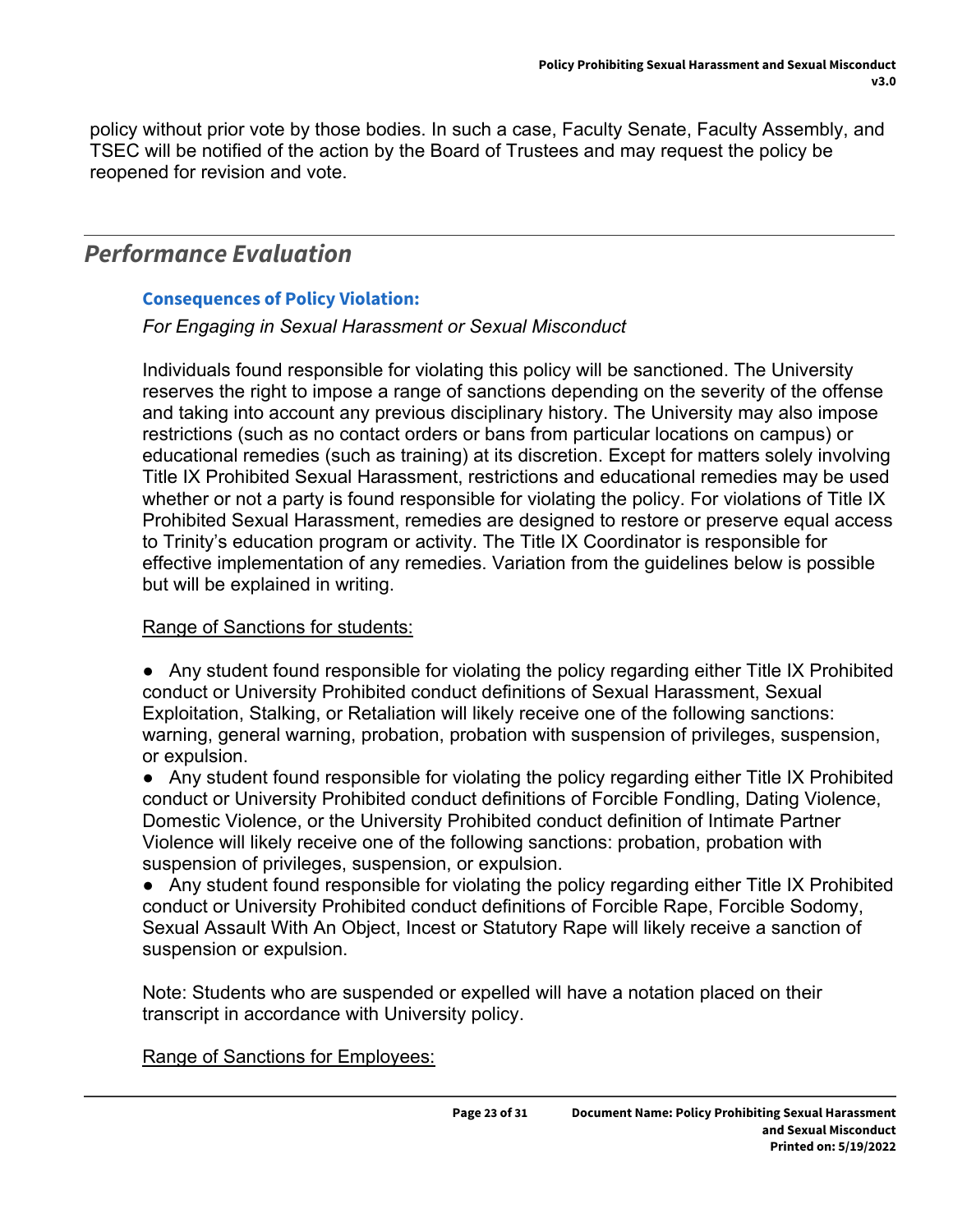Any University employee, faculty member or staff member, found responsible for violating the policy may receive counseling or the sanctions of warning, suspension without pay, or termination.

### Range of Sanctions for a Third-Party:

Any volunteer, contractor, or other individual within the University's control who is found responsible for violating the policy may be counseled, warned, removed from their position, and/or banned from participation in certain University activities.

#### *Failure to Comply with Reporting Requirements*

Texas law requires that employees who fail to comply with their reporting responsibilities are also subject to the following consequences:

- 1. An employee who the University determines, in accordance with the University's disciplinary procedure, to have knowingly failed to make a required report or to have knowingly made a false report with the intent to harm or deceive shall be terminated from employment.
- 2. An employee who knowingly failed to make a required report or who knowingly made a false report with the intent to harm or deceive commits the criminal offense of a Class B misdemeanor, except that the offense is a Class A misdemeanor if it is shown on the trial of the offense that the employee intended to conceal the incident that the employee was required to report.

## *Terms & Definitions*

#### **Terms and Definitions:**

| Term:                                      | <b>Definition:</b>                                                                                                                                                                                                                                                                                                                                                                                                                                                                                                       |
|--------------------------------------------|--------------------------------------------------------------------------------------------------------------------------------------------------------------------------------------------------------------------------------------------------------------------------------------------------------------------------------------------------------------------------------------------------------------------------------------------------------------------------------------------------------------------------|
| Trinity Prohibited<br>Sexual<br>Harassment | Sexual Harassment means unwelcome, sex-based verbal or physical conduct<br>that: (1) in the employment context, unreasonably interferes with a person's<br>work performance or creates an intimidating, hostile, or offensive work<br>$ $ environment; or (2) in the education context, is sufficiently severe, persistent,<br>or pervasive that the conduct interferes with a student's ability to participate<br>in or benefit from educational programs or activities at a postsecondary<br>leducational institution. |
| Trinity Prohibited<br>Sexual<br>Misconduct | Trinity prohibited Sexual Misconduct includes:<br>1. Sexual Assault as defined below;<br>2. Intimate Partner Violence (including Domestic Violence and Dating<br>Violence as defined below);<br>3. Stalking, as defined below; and                                                                                                                                                                                                                                                                                       |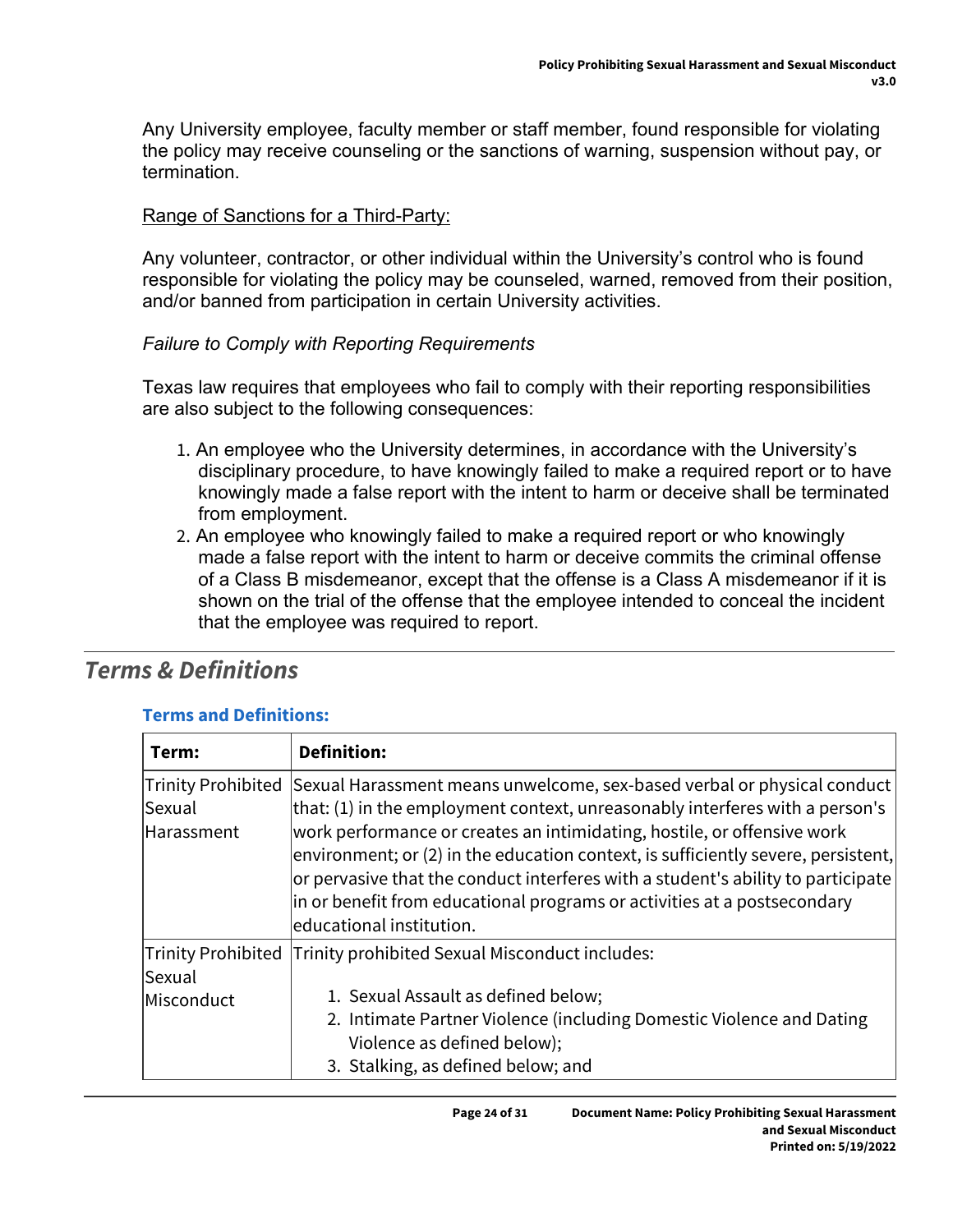| Term:                | <b>Definition:</b>                                                                                                                                                                                                                                                                                                                                                                                                                                                                                                                           |  |  |
|----------------------|----------------------------------------------------------------------------------------------------------------------------------------------------------------------------------------------------------------------------------------------------------------------------------------------------------------------------------------------------------------------------------------------------------------------------------------------------------------------------------------------------------------------------------------------|--|--|
|                      | 4. Sexual Exploitation, as defined below.                                                                                                                                                                                                                                                                                                                                                                                                                                                                                                    |  |  |
| Sexual<br>Harassment | Title IX Prohibited Title IX Prohibited Sexual Harassment means conduct on the basis of sex that<br>satisfies one or more of the following, but only when such conduct occurs on<br>or after August 14, 2020, within the United States, occurs within Trinity's<br>education program or activity (as defined below), and the Complainant was<br>participating or attempting to participate in Trinity's education program or<br>activity at the time of the conduct:                                                                         |  |  |
|                      | 1. A Trinity employee conditions the provision of an aid, benefit, or<br>service of Trinity on an individual's participation in unwelcome sexual<br>conduct;<br>2. Unwelcome conduct determined by a reasonable person to be so<br>severe, pervasive, and objectively offensive that it effectively denies a<br>person equal access to Trinity's education program or activity;<br>3. Sexual Assault as defined below;<br>4. Dating Violence as defined below;<br>5. Domestic Violence as defined below; or<br>6. Stalking as defined below. |  |  |
| Sexual Assault       | Sexual Assault means the following sex offenses:                                                                                                                                                                                                                                                                                                                                                                                                                                                                                             |  |  |
|                      | Rape: The carnal knowledge of a person, without consent of the victim,<br>including instances where the victim is unable to give consent because of<br>his/her age or because of his/her temporary or permanent mental or physical<br>disability.                                                                                                                                                                                                                                                                                            |  |  |
|                      | Non-consensual Sodomy: Oral or anal sexual intercourse with another<br>person, without the consent of the victim, including instances where the<br>Complainant is incapable of giving consent because of age or because of<br>temporary or permanent mental or physical incapacity.                                                                                                                                                                                                                                                          |  |  |
|                      | Sexual Assault With An Object: To use an object or instrument to penetrate,<br>however slightly, the genital or anal opening of the body of another person,<br>without the consent of the victim, including instances where the<br>Complainant is incapable of giving consent because of age or because of<br>temporary or permanent mental or physical incapacity.                                                                                                                                                                          |  |  |
|                      | Fondling: The touching of the private parts of another person for the purpose<br>of sexual gratification, without the consent of the victim, including instances                                                                                                                                                                                                                                                                                                                                                                             |  |  |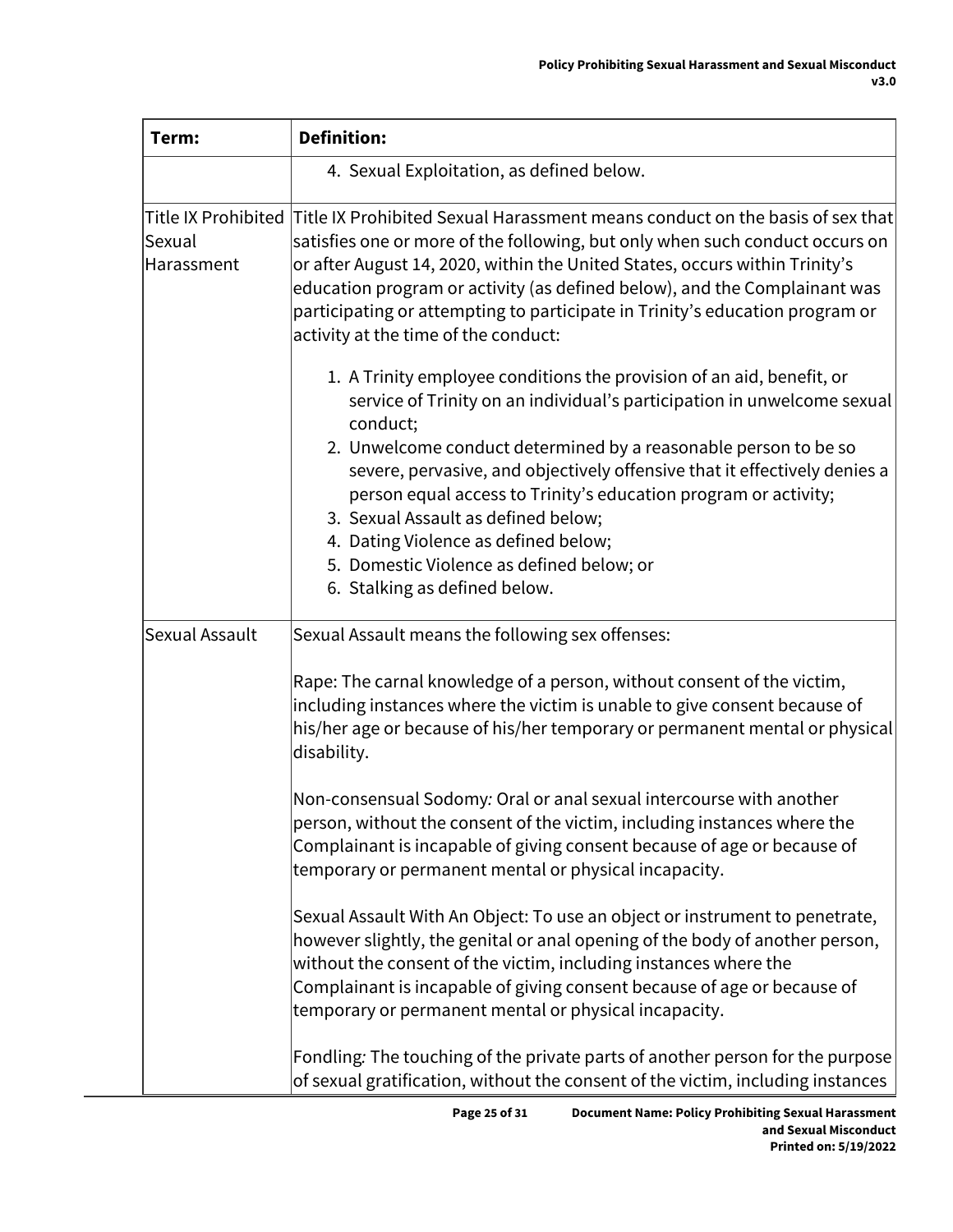| Term:                  | <b>Definition:</b>                                                                                                                                                                                                                                                                                                                                                                                                                                                                                                                                                                                                                                                                                                                                                                                                                                                                                                                                                                                                                                                                                                                                                                                                                                                                                                                                                                    |
|------------------------|---------------------------------------------------------------------------------------------------------------------------------------------------------------------------------------------------------------------------------------------------------------------------------------------------------------------------------------------------------------------------------------------------------------------------------------------------------------------------------------------------------------------------------------------------------------------------------------------------------------------------------------------------------------------------------------------------------------------------------------------------------------------------------------------------------------------------------------------------------------------------------------------------------------------------------------------------------------------------------------------------------------------------------------------------------------------------------------------------------------------------------------------------------------------------------------------------------------------------------------------------------------------------------------------------------------------------------------------------------------------------------------|
|                        | where the victim is incapable of giving consent because of his/her age or<br>because of his/her temporary or permanent mental incapacity.                                                                                                                                                                                                                                                                                                                                                                                                                                                                                                                                                                                                                                                                                                                                                                                                                                                                                                                                                                                                                                                                                                                                                                                                                                             |
|                        | Incest: Sexual intercourse between persons who are related to each other<br>within the degrees wherein marriage is prohibited by law.                                                                                                                                                                                                                                                                                                                                                                                                                                                                                                                                                                                                                                                                                                                                                                                                                                                                                                                                                                                                                                                                                                                                                                                                                                                 |
|                        | Statutory Rape: Sexual intercourse within a person who is under the<br>statutory age of consent (17 years old in the state of Texas).                                                                                                                                                                                                                                                                                                                                                                                                                                                                                                                                                                                                                                                                                                                                                                                                                                                                                                                                                                                                                                                                                                                                                                                                                                                 |
| Sexual<br>Exploitation | Sexual exploitation refers to a situation in which a person takes non-<br>consensual or abusive sexual advantage of another for their own advantage<br>or benefit, or to the advantage or benefit of anyone other than the one being<br>exploited, and which behavior does not constitute any other form of Sexual<br>Misconduct.<br>Examples of sexual exploitation include, but are not limited to, engaging in<br>the following activities without the other person's consent:<br>• Sexual voyeurism such as watching or recording a person undressing,<br>using the bathroom, or engaging in sexual acts in a place where they<br>would have a reasonable expectation of privacy;<br>• Taking or sharing pictures or recording another in a sexual act, or in<br>any other private activity (such as allowing another person to hide in<br>a closet and observe sexual activity), or disseminating sexual pictures,<br>including as an act of revenge, without the consent of all individuals<br>depicted;<br>• Exposing one's genitals or breasts in non-consensual circumstances<br>or inducing another to expose his or her genitals or breasts;<br>• Going beyond the boundaries of consent (such as engaging in actions<br>that were not consented to during an otherwise consensual<br>encounter);<br>• Threatening to disclose or disclosing a person's sexual activities, |
|                        | sexual orientation, gender identity, or gender expression with the<br>intent to harm the person;<br>• Administering alcohol or drugs (such as date rape drugs) to another<br>person without their knowledge and consent;<br>• Prostitution; and<br>• Intentionally aiding a violation of this Policy.                                                                                                                                                                                                                                                                                                                                                                                                                                                                                                                                                                                                                                                                                                                                                                                                                                                                                                                                                                                                                                                                                 |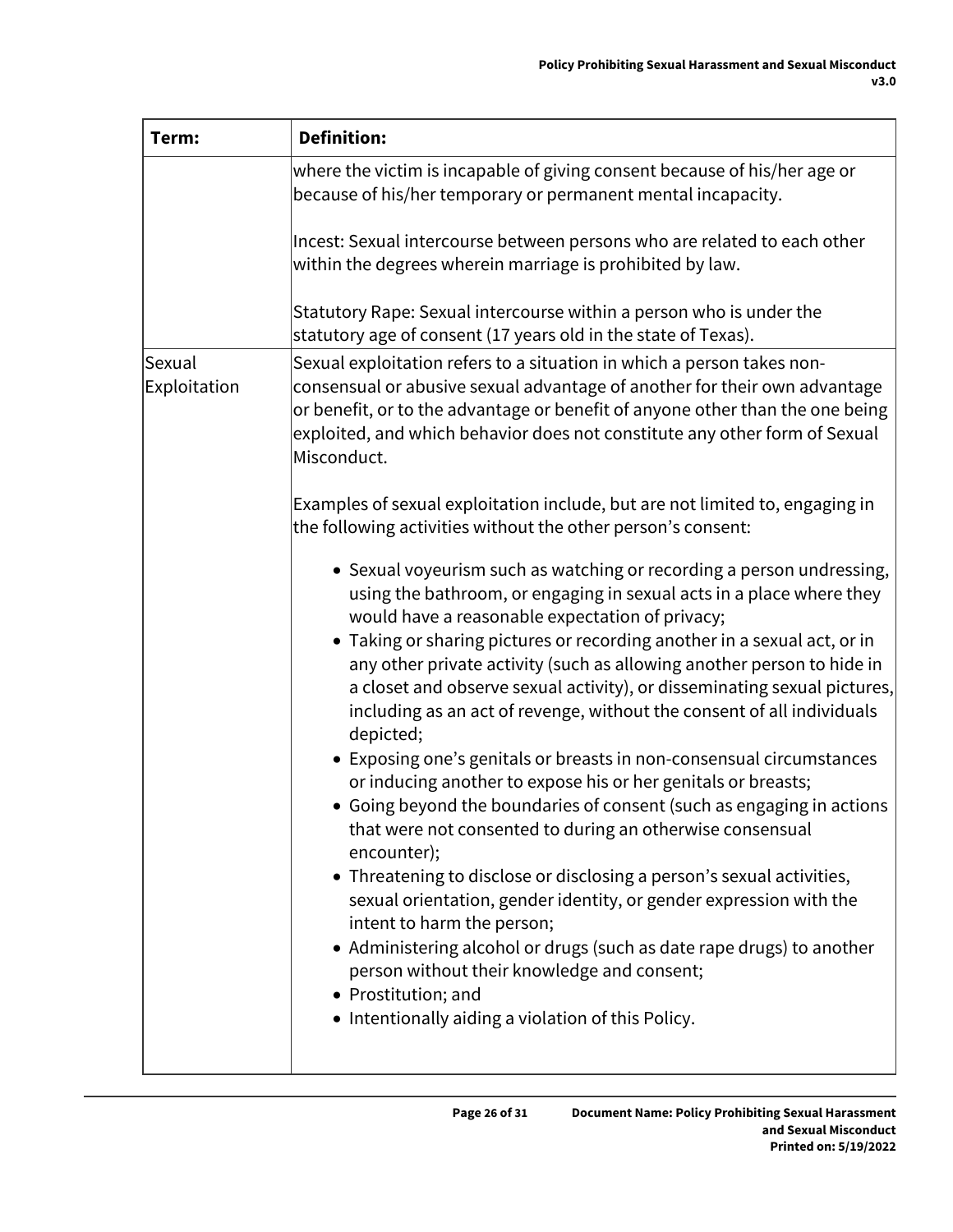| Term:                        | <b>Definition:</b>                                                                                                                                                                                                                                                                                                                                                                                                                                                                                                                                                   |  |
|------------------------------|----------------------------------------------------------------------------------------------------------------------------------------------------------------------------------------------------------------------------------------------------------------------------------------------------------------------------------------------------------------------------------------------------------------------------------------------------------------------------------------------------------------------------------------------------------------------|--|
|                              |                                                                                                                                                                                                                                                                                                                                                                                                                                                                                                                                                                      |  |
| Intimate Partner<br>Violence | Intimate Partner Violence includes both Dating and Domestic Violence,<br>defined below, as well as any act, threat, or pattern of abusive behavior<br>(including sexual, physical, psychological, and economic) that one person<br>uses against a current or former partner in a sexual, dating, spousal,<br>domestic, parenting or other intimate relationship, to gain or maintain<br>power or control over another. Intimate Partner Violence can be a single act<br>or a pattern of behavior within a relationship.                                              |  |
|                              | The determination of whether any conduct constitutes Intimate Partner<br>Violence is whether the conduct is so severe, pervasive, or persistent as to<br>interfere with an individual's ability to learn and/or work or cause substantial<br>emotional distress, when judged both objectively (meaning that a<br>"reasonable person" would find the behavior to be intimidating, frightening,<br>terrorizing, or threatening) and subjectively (meaning the impacted<br>individual felt the behavior was intimidating, frightening, terrorizing, or<br>threatening). |  |
|                              | The existence of such a relationship shall be determined based on<br>consideration of the following factors: the length of the relationship; the type<br>of the relationship, and the frequency of interaction between the persons<br>involved in the relationship.                                                                                                                                                                                                                                                                                                  |  |
| Dating Violence              | Dating Violence means violence committed by a person who is or has been in<br>a social relationship of a romantic or intimate nature with the victim. The<br>existence of such a relationship shall be determined based on the reporting<br>party's statement and with consideration of the length of the relationship,<br>the type of relationship, and the frequency of interaction between the<br>persons involved in the relationship.                                                                                                                           |  |
|                              | For the purposes of this definition -<br>(A) Dating violence includes, but is not limited to, sexual or physical abuse or<br>the threat of such abuse.<br>(B) Dating violence does not include acts covered under the definition of<br>domestic violence.                                                                                                                                                                                                                                                                                                            |  |
|                              |                                                                                                                                                                                                                                                                                                                                                                                                                                                                                                                                                                      |  |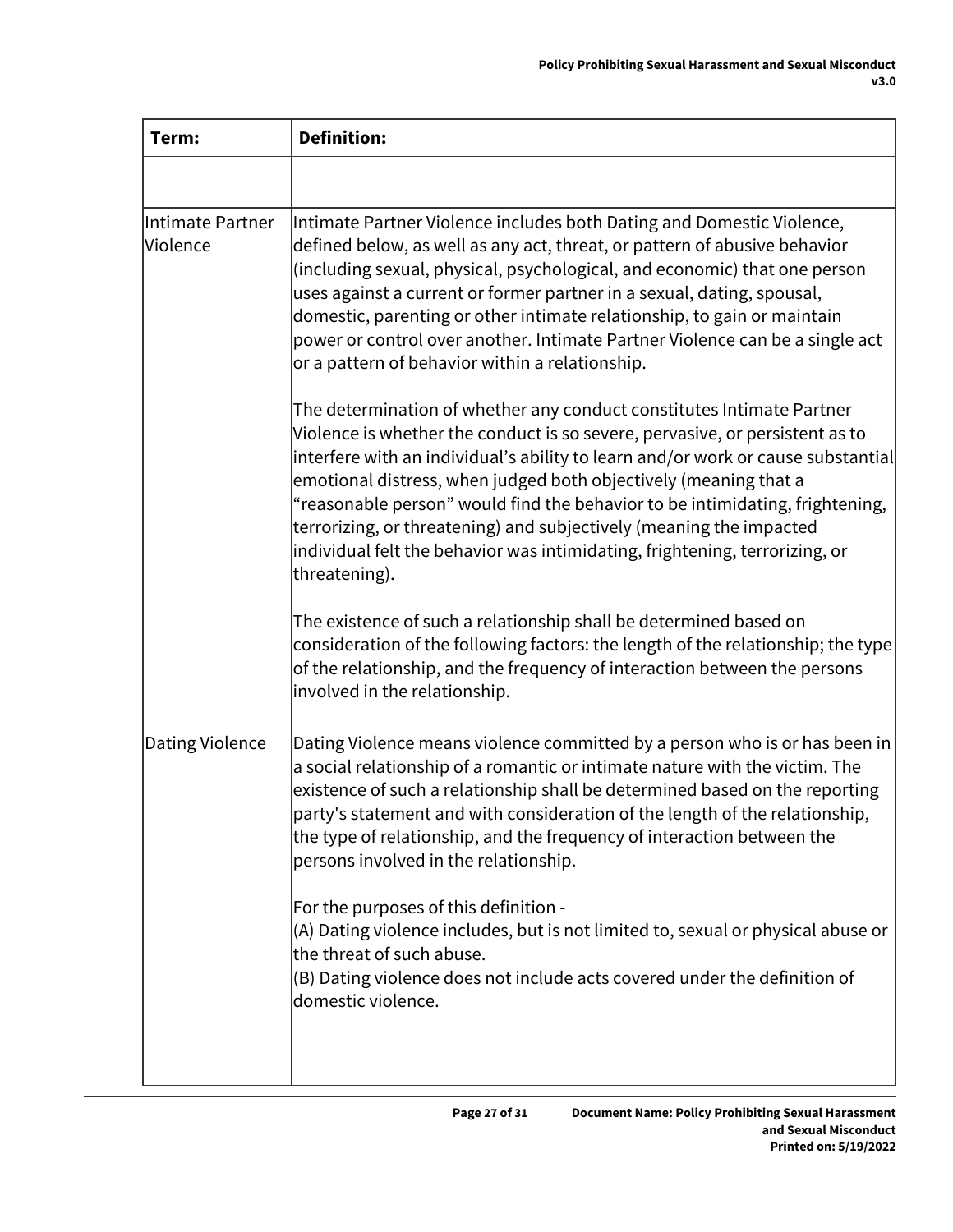| Term:    | <b>Definition:</b>                                                                                                                                                                                                                                                                                                                                                                                                                                                                                                                                                                                                                                 |  |
|----------|----------------------------------------------------------------------------------------------------------------------------------------------------------------------------------------------------------------------------------------------------------------------------------------------------------------------------------------------------------------------------------------------------------------------------------------------------------------------------------------------------------------------------------------------------------------------------------------------------------------------------------------------------|--|
|          | Domestic Violence Domestic Violence means felony or misdemeanor crimes of violence<br>committed by                                                                                                                                                                                                                                                                                                                                                                                                                                                                                                                                                 |  |
|          | • a current or former spouse or intimate partner of the victim;<br>• by a person with whom the victim shares a child in common;<br>• by a person who is cohabitating with, or has cohabitated with, the<br>victim as a spouse or intimate partner;<br>• by a person similarly situated to a spouse of the victim under the<br>domestic or family violence laws of the jurisdiction in which the crime<br>of violence occurred; or<br>• by any other person against an adult or youth victim who is protected<br>from that person's acts under the domestic or family violence laws of<br>the jurisdiction in which the crime of violence occurred. |  |
| Stalking | Stalking means engaging in a course of conduct directed at a specific person<br>that would cause a reasonable person to fear for the person's safety or the<br>safety of others; or suffer substantial emotional distress.                                                                                                                                                                                                                                                                                                                                                                                                                         |  |
|          | For the purposes of this definition -                                                                                                                                                                                                                                                                                                                                                                                                                                                                                                                                                                                                              |  |
|          | • Course of conduct means two or more acts, including, but not limited<br>to, acts in which the stalker directly, indirectly, or through third<br>parties, by any action, method, device, or means, follows, monitors,<br>observes, surveils, threatens, or communicates to or about a person,<br>or interferes with a person's property.<br>• Reasonable person means a reasonable person under similar<br>circumstances and with similar identities to the victim.                                                                                                                                                                               |  |
|          | • Substantial emotional distress means significant mental suffering or<br>anguish that may, but does not necessarily, require medical or other<br>professional treatment or counseling.                                                                                                                                                                                                                                                                                                                                                                                                                                                            |  |
| Consent  | Consent is knowing, voluntary, and clear permission by word or action to<br>engage in mutually agreed upon sexual activity or contact.                                                                                                                                                                                                                                                                                                                                                                                                                                                                                                             |  |
|          | • A person can withdraw consent at any time during sexual activity by<br>expressing in words or actions that they no longer want the act to<br>continue, and, if that happens, the other person must stop<br>immediately. Continued pressure can be coercive, which negates<br>consent given under such circumstances.<br>• Consent cannot be inferred from silence or the absence of resistance.                                                                                                                                                                                                                                                  |  |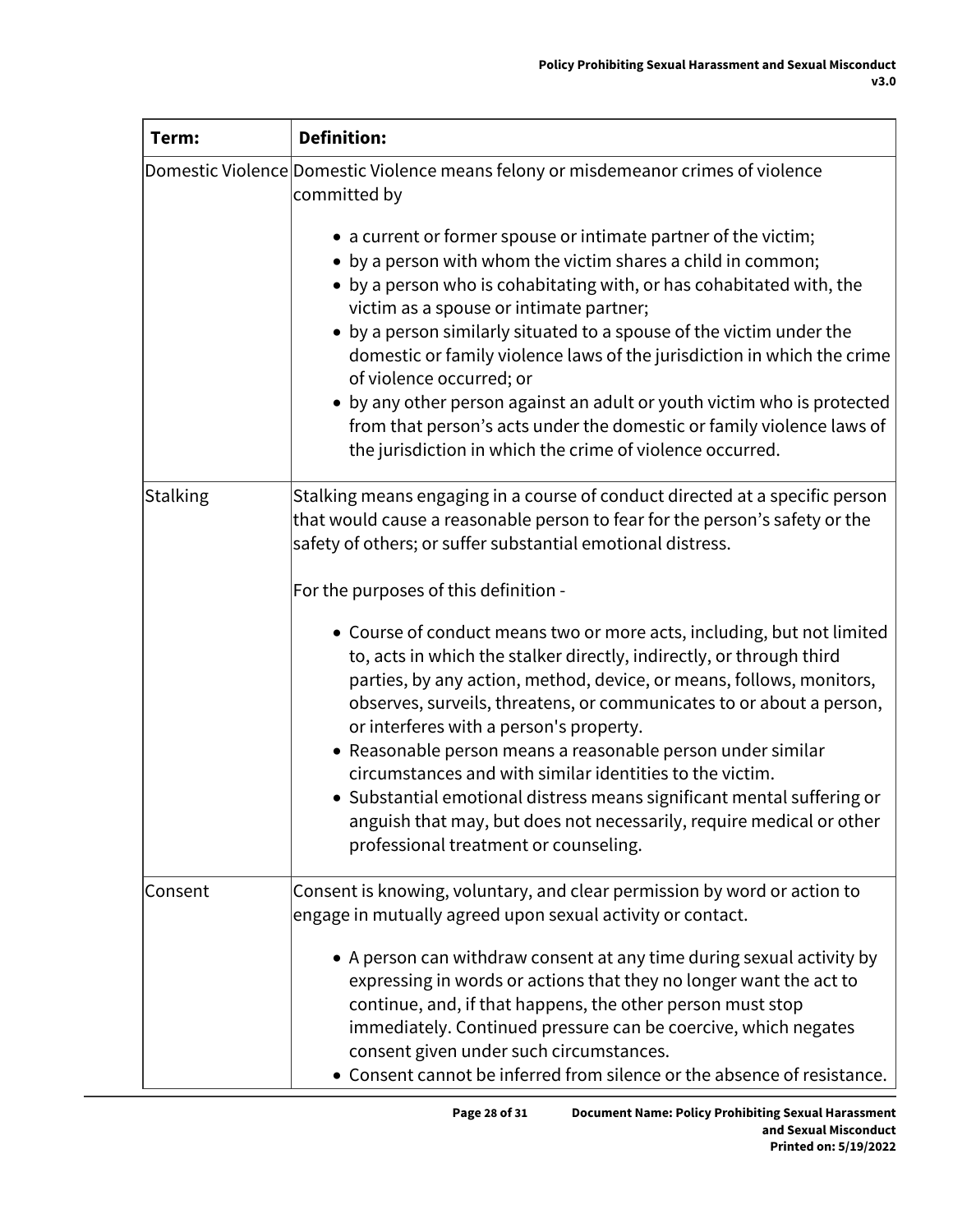| Term:          | <b>Definition:</b>                                                                                                                                                                                                                                                                                                                                                                                                                                                                                                                                                                                                                                                                                                                                                                                                                                                                                                                                                                                                                                                                                                   |  |
|----------------|----------------------------------------------------------------------------------------------------------------------------------------------------------------------------------------------------------------------------------------------------------------------------------------------------------------------------------------------------------------------------------------------------------------------------------------------------------------------------------------------------------------------------------------------------------------------------------------------------------------------------------------------------------------------------------------------------------------------------------------------------------------------------------------------------------------------------------------------------------------------------------------------------------------------------------------------------------------------------------------------------------------------------------------------------------------------------------------------------------------------|--|
|                | • Consent to some sexual contact (such as kissing or fondling) cannot<br>be presumed to be consent for other sexual activity (such as<br>intercourse).<br>• A current or previous dating or sexual relationship is not sufficient to<br>constitute consent.<br>• There is no requirement that someone resist the sexual advance or<br>request, but resistance is a clear demonstration of non-consent.<br>• Consent cannot be obtained by coercion, force, or from someone who<br>is incapacitated.<br>• In order to give effective consent, one must be 17 years old in Texas.<br>• Proactively talk to your partner about sexual decisions when you're<br>not in the moment. If you are in a relationship, you should be talking<br>about these things on an ongoing basis.<br>The University will determine the existence of consent is based on the<br>totality of the circumstances evaluated from the perspective of a reasonable<br>person in the same or similar circumstances, including the context in which<br>the alleged incident occurred and any similar, previous patterns that may be<br>evidenced. |  |
| Coercion       | The use of coercion to obtain consent invalidates the consent. Coercion is<br>the act of unreasonably pressuring another person into sexual activity<br>against their will. Sexual coercion can involve using physical force and/or<br>convincing another person to engage in sexual activity by use of verbal and<br>emotional pressure including manipulation, intimidation, blackmail, and/or<br>the use of alcohol or other drugs to make someone more vulnerable. What is<br>unreasonable will be determined on a case-by-case basis, considering a<br>number of factors such as the intensity, frequency, and duration of<br>persuasion, and the isolation of individuals.                                                                                                                                                                                                                                                                                                                                                                                                                                     |  |
| Force          | The use of force to obtain consent invalidates the consent. Force is the direct<br>or indirect use of physical violence and/or physical imposition to gain sexual<br>access. Force also includes threats, intimidation (implied threats), and<br>coercion that is intended to overcome resistance or produce consent.                                                                                                                                                                                                                                                                                                                                                                                                                                                                                                                                                                                                                                                                                                                                                                                                |  |
| Incapacitation | A person is incapacitated and cannot consent to sexual activity if that person<br>is asleep, unconscious, or otherwise unable to resist; is unaware that sexual<br>activity is occurring; does not have the ability to make informed, rational<br>judgments about whether or not to engage in sexual activity; and/or the                                                                                                                                                                                                                                                                                                                                                                                                                                                                                                                                                                                                                                                                                                                                                                                            |  |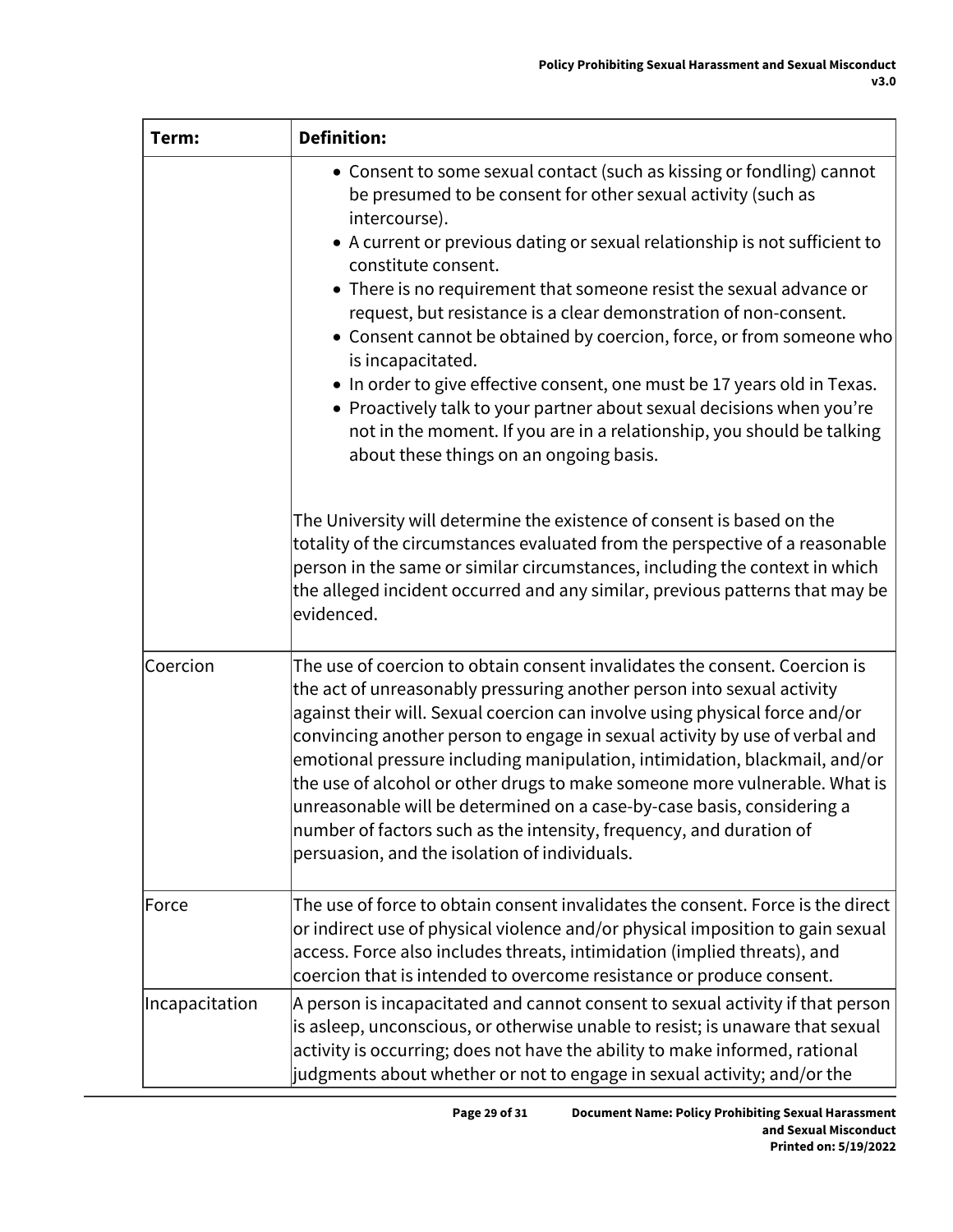| Term:                                              | <b>Definition:</b>                                                                                                                                                                                                                                                                                                                                                                                                                                                                                                                                                                                                                                                                                                                                                                                                                                                                                                                                                                    |
|----------------------------------------------------|---------------------------------------------------------------------------------------------------------------------------------------------------------------------------------------------------------------------------------------------------------------------------------------------------------------------------------------------------------------------------------------------------------------------------------------------------------------------------------------------------------------------------------------------------------------------------------------------------------------------------------------------------------------------------------------------------------------------------------------------------------------------------------------------------------------------------------------------------------------------------------------------------------------------------------------------------------------------------------------|
|                                                    | person does not have the legal capacity to consent. Someone can be<br>incapacitated due to the voluntary or involuntary use of alcohol or drugs.<br>Some signs that someone may be incapacitated include stumbling, slurring<br>words, a lack of control of their motor skills, or an inability to understand<br>what is happening.                                                                                                                                                                                                                                                                                                                                                                                                                                                                                                                                                                                                                                                   |
|                                                    | • An individual who engages in sexual activity when the individual<br>knows, or should know, that the other person is incapacitated, has<br>violated this Policy. "Should have known" is an objective, reasonable<br>person standard that assumes that a reasonable person is both sober<br>and exercising sound judgment.<br>• Being drunk or intoxicated is not a defense for not obtaining consent.<br>• Incapacitation is determined through consideration of all relevant<br>indicators of an individual's state and is not synonymous with<br>intoxication, impairment, blackout, and/or being drunk.<br>• A person who is not sure if they are interacting with a person who has<br>diminished capacity should, as a matter of practice, avoid engaging in<br>sexual activity with that person at that time. A person who has sexual<br>interactions with anyone who may be under the influence of any<br>substance is vulnerable to accusations of violations of this policy. |
| Student                                            | For the purpose of this policy, the University defines "student" as any<br>individual who has accepted an offer of admission, or who is registered or<br>enrolled for credit or non-credit bearing coursework, and who maintains an<br>ongoing relationship with the University.                                                                                                                                                                                                                                                                                                                                                                                                                                                                                                                                                                                                                                                                                                      |
| <b>Trinity Education</b><br>Program or<br>Activity | Trinity education program or activity includes locations, events, or<br>circumstances over which the recipient exercised substantial control over<br>both the Respondent and the context in which the sexual harassment occurs.<br>For purposes of Title IX Prohibited Sexual Harassment, education program or<br>activity also means any building owned or controlled by a student<br>organization that is officially recognized by the University; however, no such<br>buildings exist at Trinity.                                                                                                                                                                                                                                                                                                                                                                                                                                                                                  |